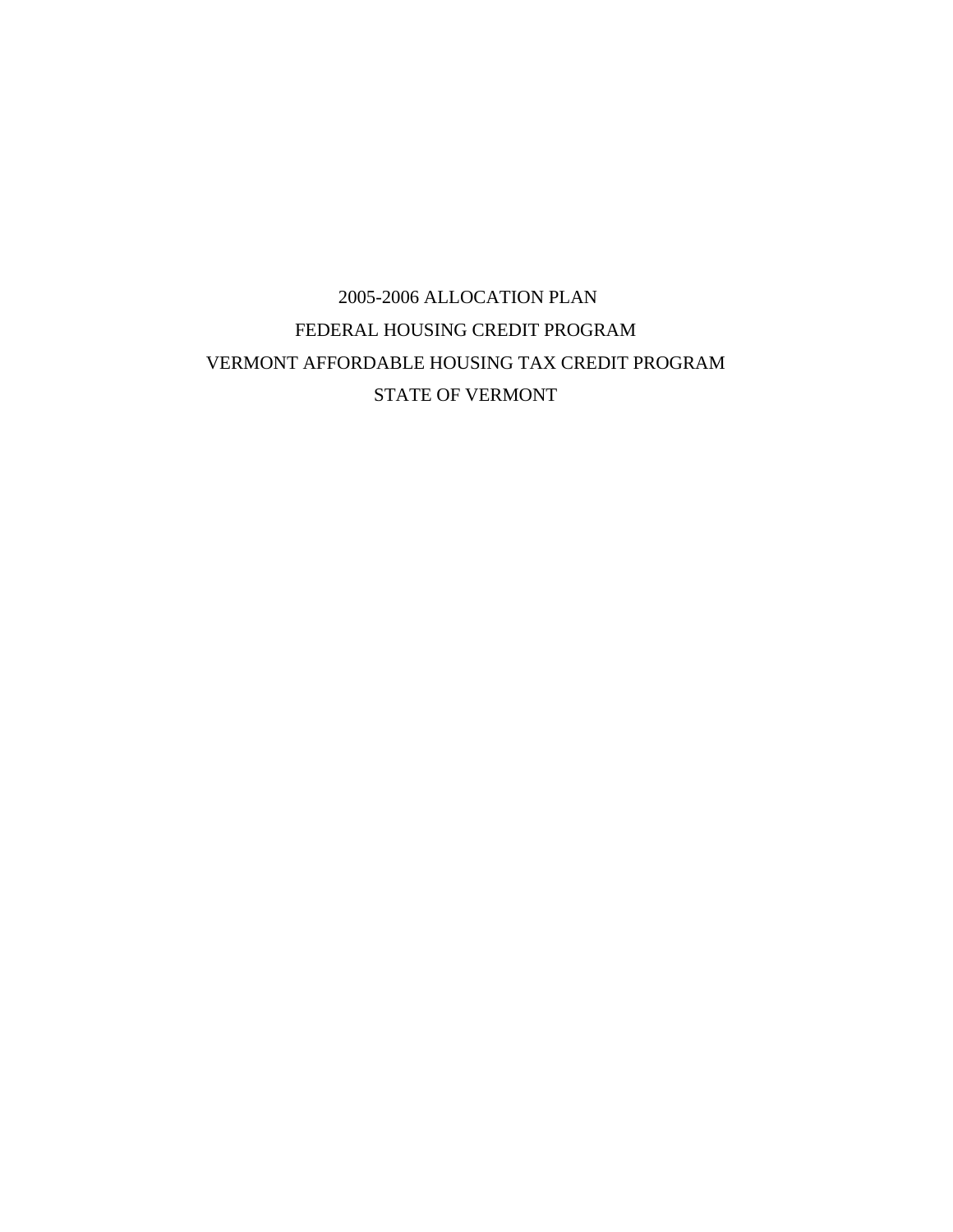#### Joint Committee on Tax Credits

John Hall Commissioner Department of Housing and Community Affairs

> Sarah Carpenter Executive Director Vermont Housing Finance Agency

#### Gustave Seelig Executive Director Vermont Housing and Conservation Trust Fund

Office of the Governor

# Richard M. Williams Executive Director Vermont State Housing Authority

#### For Further Information Contact:

Allocation Plan and Policies:

 Sarah Carpenter Vermont Housing Finance Agency (802) 652-3421 or (800) 339-5866

Applications and Program Administration:

Joe Erdelyi/Cindy Reid Vermont Housing Finance Agency (802) 652-3432 or (802) 652-3462 or (800) 339-5866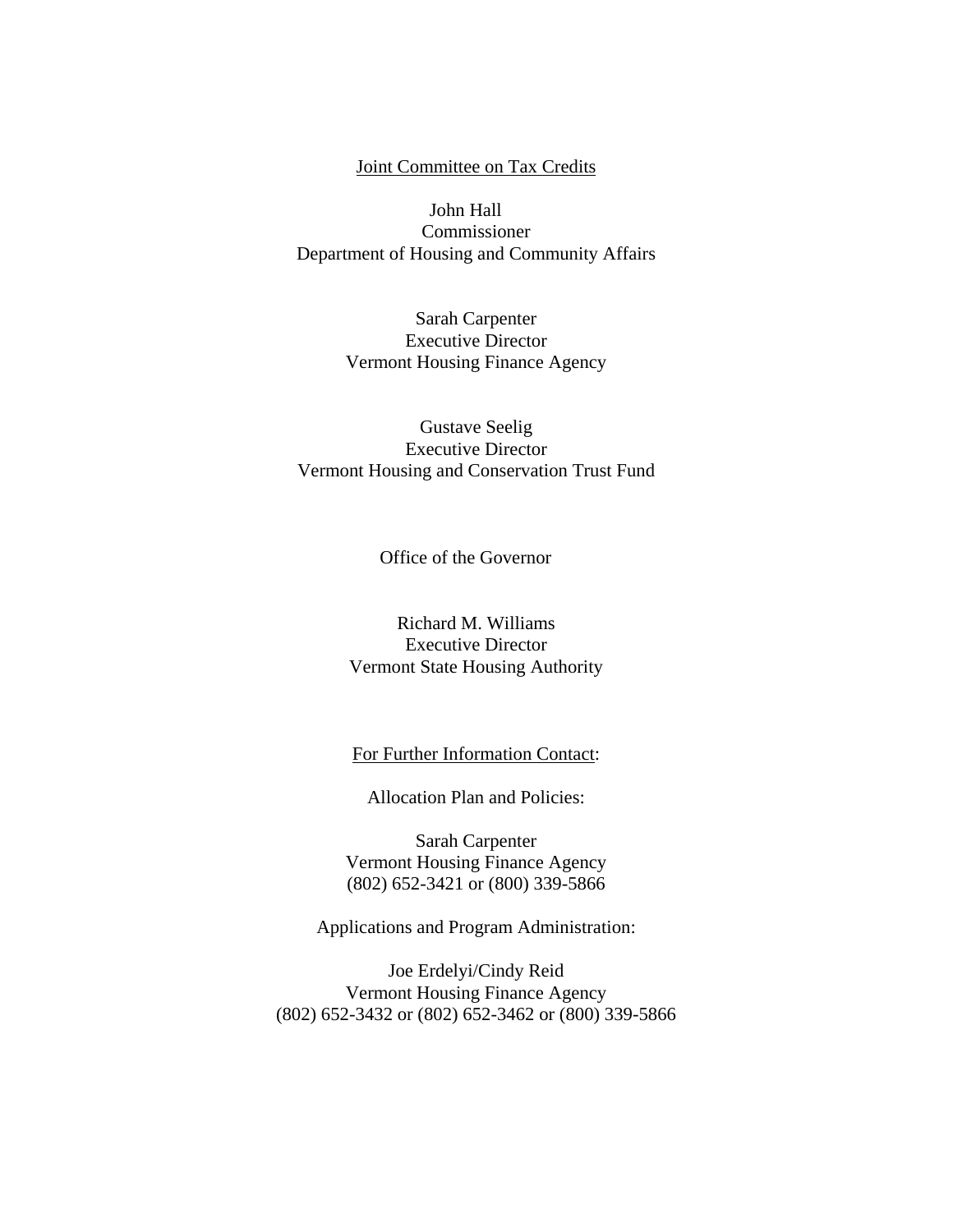# TABLE OF CONTENTS

|                                         | Page |
|-----------------------------------------|------|
| Definitions                             | 1    |
| Introduction                            | 8    |
| Summary of Allocation Plan Requirements | 9    |
| <b>Application Process</b>              | 13   |
| <b>Evaluation Criteria</b>              | 19   |
| Compliance                              | 21   |
| Disclaimers                             | 27   |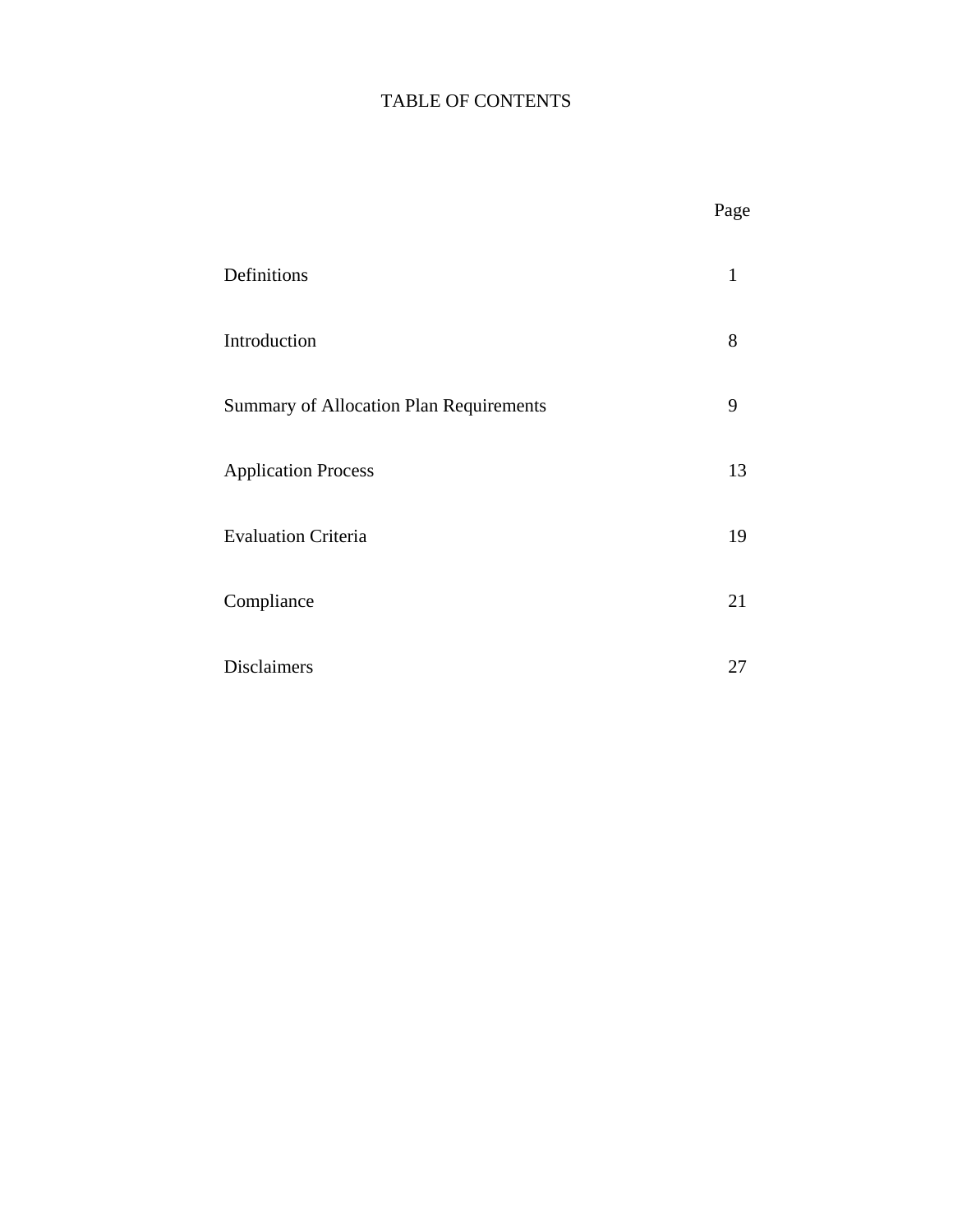### **DEFINITIONS**

Each definition containing an asterisk (\*) is intended to be consistent with the tax credit program statutes at IRC Section 42 and Regulations 1.42-1(T) through 1.42-17.

**Allocating Agency (or Agency):** means Vermont Housing Finance Agency (VHFA).

**Applicable Fraction:\*** The fraction used to determine the qualified basis of the qualified low income building, which is the smaller of the unit fraction or the floor space fraction, all determined as provided in Section 42(c)(1).

**Binding Rate Agreement:\*** A document in which the owner of a project elects, irrevocably, to fix the applicable percentage with respect to a building or buildings.

**Blight:** A condition that exists when a significant portion of a building is uninhabitable or unusable due to neglect, condemnation, or damage from fire or other natural disaster.

**Bond Credits: (**"Automatic Housing Credits", "out-of-cap credits", or "4% credits") Housing Credits that are available to a project when half or more of a project's total cost is financed with tax-exempt financing. Bond Credits differ from Ceiling Credits.

**Broadband:** A form of high-speed data transmission where a single medium (wire, or an equivalent wireless system) can carry different types of information simultaneously (ie. Voice, video and/or data). For example, a single cable may provide internet access, telephone and cable television.

**Builder's Overhead, Profit, and General Requirements:** The following limits shall apply when there is an identity of interest between the developer and the contractor: builder's profit - 6%; builder's overhead - 2%; general requirements - 6%. These limits will also apply for projects where the builder is selected by the developer without competitive bidding. These limits will not apply to projects that are competitively bid, whether through open public bidding or selective bidding; the bid process will determine the amount of builder's profit, builder's overhead, and general requirements. The developer must make best efforts to obtain at least three competitive bids; documentation of the bid process must be provided. For Rural Development (RD) 515 projects, the limits will be the amounts approved for each project under the RD cost containment guidelines.

**Capital Needs Assessment (CNA):** An independently, professionally prepared report that evaluates the systems of a building and identifies the remaining useful life of those systems, as well as estimating the cost of replacing them. For all new construction, adaptive reuse, and rehabilitation projects wherein all major systems are replaced, a CNA will be required by completion of the project in order to adequately size the replacement reserve. For all other projects, a CNA will be required upfront in order to plan the scope of rehabilitation work as well as the replacement reserve budget.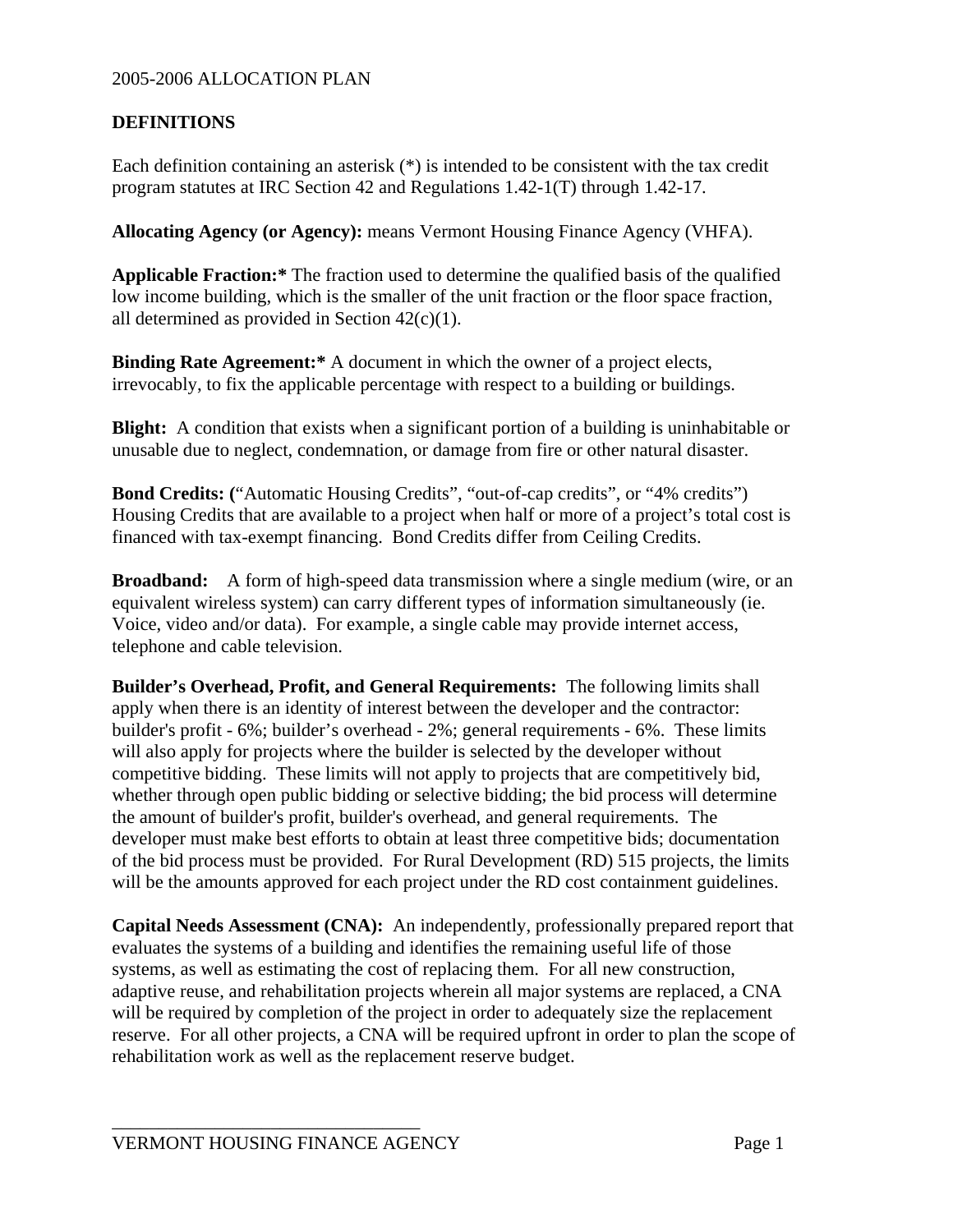**Carryover Allocation:\*** An allocation of current year tax credit authority by the Allocating Agency, pursuant to Section 42(h)(1)(E) of the Code and Treasury Regulations Section 1.42-6.

**Ceiling Credits:** Federal Housing Credits that are allocated to each State based on its population. Federal legislation passed at the end of 2000 granted the State of Vermont a "small state set-aside" of \$2,000,000. Despite the increase, Ceiling Credits are a limited and therefore competitive resource.

**Code:** The Internal Revenue Code of 1986 as amended.

**Compliance Period:\*** The period of 15 taxable years beginning with the first taxable year of the credit period, as defined in Section 42(i)(1) of the Code.

**Consultant Fee:** Defined as any fee(s) paid by the developer to a third party for services that a developer generally would be expected to perform, such as preparing applications for financing, obtaining local permits and approvals, and overseeing project functions. Consultant Fees do not include the fees paid to independent third party professionals for specific development-related services, such as architectural, engineering, appraisal, construction supervision, and environmental testing or assessment. Consultant Fees are included in the Developer's Fee. VHFA shall make the final determination of which fees in a specific project shall be considered Consultant Fees.

**Cost Certification:** A certified accountant-prepared statement (following the format outlined in the VHFA Housing Credit Application package) that documents the capital costs incurred by the developer. There are two versions of the Cost Certification, the "10%" cost certification and the "final" Cost Certification. These must be prepared and submitted for VHFA review prior to issuance of a Carryover Allocation or an IRS Form 8609 respectively.

**Developer's Fee:** Capital budget fee taken by the developer as compensation for their time and risk associated with the development. The total Developer's Fee shall not exceed 15% of the total development cost (excluding the fee itself and cash accounts) when the total development cost is less than or equal to \$1.5 million. For projects in which the total development cost exceeds \$1.5 million, the total Developer's Fee shall not exceed 12% of the total development cost (excluding the fee itself and cash accounts), payable by full occupancy. If at least one-third of the Developer's Fee (but not less than \$100,000) is deferred, then the developer can take up to a 15% fee. The term of repayment of the deferred Developer's Fee will be based upon the financial strength of the development. Interest on the deferred Development Fee will not exceed the long term Applicable Federal Rate (AFR) as published monthly by the IRS, in the month the deferred fee note is executed.

In addition to these not-to-exceed limits, the Developer's Fee shall be calculated according to the following schedule: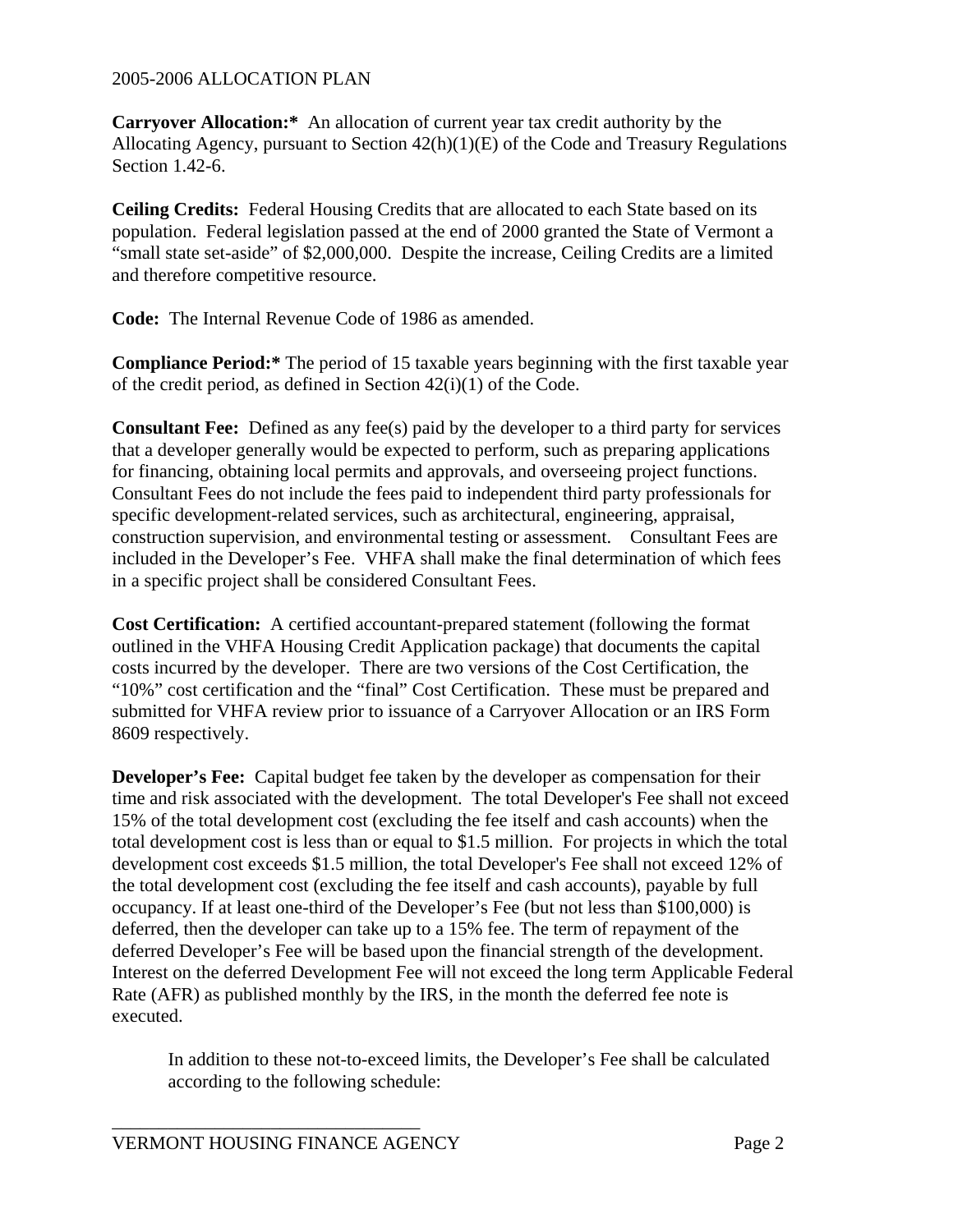Projects of under 60 units: the "not-to-exceed" limits (above) apply.

Projects of 60 units and over: the maximum Developer's Fee shall be 10% of total development cost as defined above, and the maximum cash portion of the fee (i.e., the total fee less any lent back to the project) shall not exceed \$1,000,000.

For all projects that involve the refinance, recapitalization, or workout of developments already in the developer's portfolio (including transfers to or from relatedparty controlled partnerships or limited liability companies), the maximum developer's fee will be the greater of 15% of the hard construction cost (including contingency) or \$3,500 per unit. For projects that involve the arm's length acquisition of an existing subsidized development from an unrelated seller involving substantial construction work to be done by the buyer, the fee limit shall be 10% of the total development cost (which for purposes of calculating the fee excludes the fee itself and capitalized cash accounts) "Substantial construction work" for purposes of this section is defined as: any development whose construction eligible basis (as defined by Section 42 of the IRS Code) less developer's fee (and less consultant fees that are by definition included in the developer's fee limit) is greater than the project's acquisition eligible basis plus land cost. For projects that involve an arm's length acquisition of an existing subsidized development with less than substantial construction work, the developer's fee will be the greater of 15% of the hard construction cost (including contingency) or \$3,500 per unit.

> When any developer-related party is doing any work at all on the development (except for: 1) construction, which has separate limits, and 2) architectural, which will be reviewed for cost reasonableness), then that work will be considered part of the overall limit.

**Difficult Development Area (DDA):\*** Any area designated by the Secretary of Housing & Urban Development as having high construction, land and utility costs relative to Area Median Gross Income in accordance with Section  $42(d)(5)(C)(iii)(I)$  of the Code.

**Downtown:** Defined in the Consolidated Plan and as provided for in 24 VSA Chapter 76A "Downtown" means the traditional central business district of the community that has served as the center for socioeconomic interaction in the community characterized by a cohesive core of commercial and mixed use buildings, often interspersed with civic, religious, and residential buildings and public spaces, arranged along a main street and intersecting side streets and served by public infrastructure.

**Eventual Tenant Ownership:** Projects must demonstrate that the tenants that will be occupying the project at the end of the tax credit initial compliance period would have the choice of purchasing their residence, either as a condominium, a housing cooperative, or a single-family home.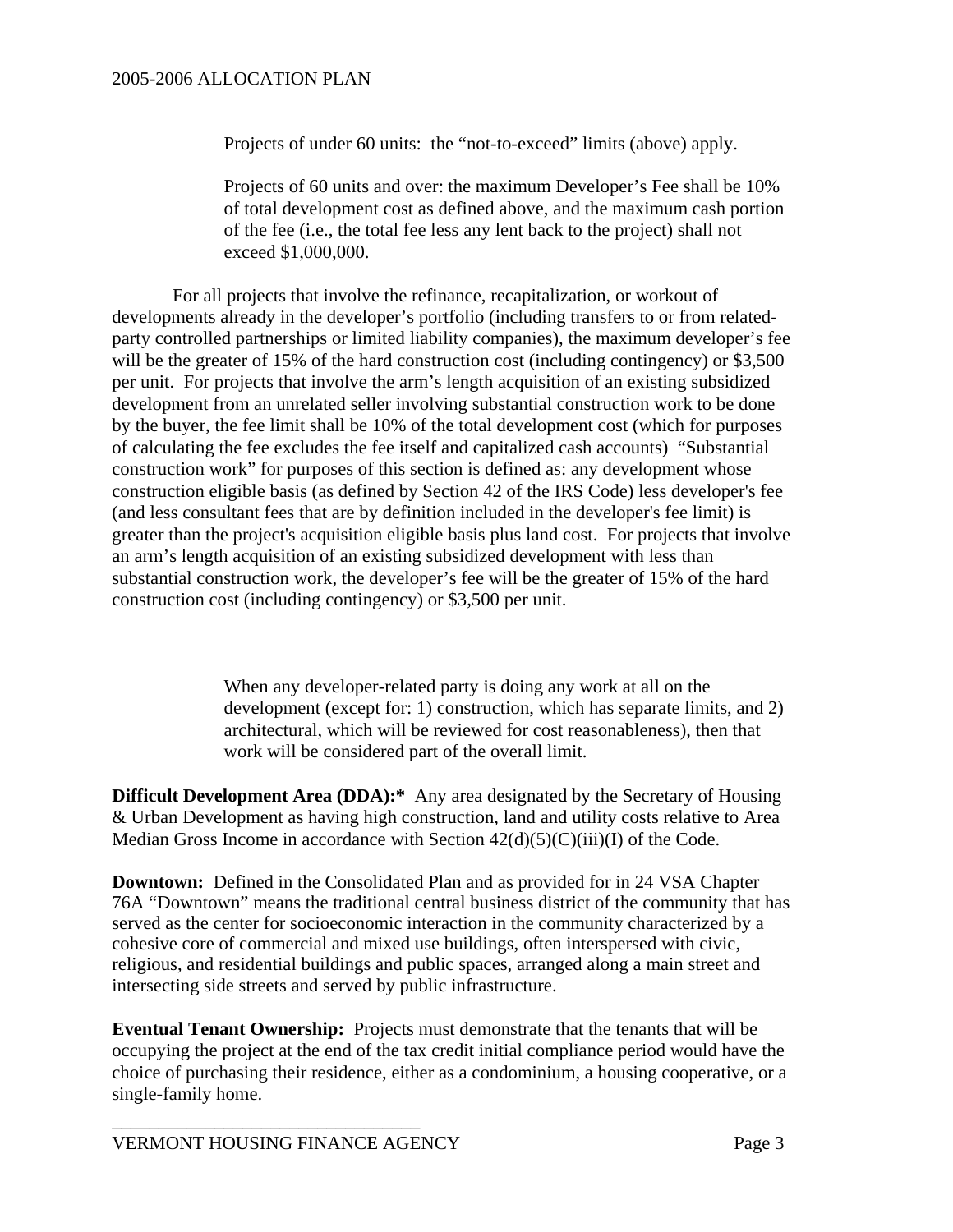**Extended-Use Period:\*** The period described in Section 42(h)(6)(D) of the Code. For projects receiving 9% (ceiling/allocated) credits, the extended use period is perpetual. For projects receiving 4% (bond) credits, this period is a minimum of 30 years.

**Family Housing:** Housing development in which 50% of the residential rental units are two-bedroom or larger.

**Federally Subsidized and At Risk:\*** Defined as any development currently occupied by low-income households that faces, within the next five years: 1) a loss of deep rental assistance or other operating subsidy; and 2) faces prepayment of its mortgage or other action by its owner that would terminate federal low income use restrictions. In addition, any project(s) that is slated to receive federal funding specifically for the preservation of the units as affordable housing. Examples include but are not limited to RD 515, Section 8, Section 23, Section 236, and Section 221(d)3.

**Historic Settlement Patterns of Compact Village and Urban Centers:** Characteristics of compact urban, town, and village centers include: higher density than surrounding areas; mixed uses; developments with pedestrian, bike, transit, and auto access; public facilities, services, and spaces; diversity in the types and scale of housing, businesses, and industries; center for community activity; open space, including productive farm and forestland, surrounding the town center; and exemplifying a unique cultural heritage.

**Housing Credits:\*** Means low income housing tax credits as described in Section 42 of the Code.

**Housing Subsidy Covenant:\***The agreement between the Agency and an owner restricting a property to affordable housing use during the Compliance Period and Extended Use Period. See Section 42(h)6 of the Code.

**IRS Form 8609:\*** The Low Income Housing Credit Allocation Certification, IRS Form 8609, is prepared by the Agency once the project is completed and its costs have been reviewed and certified by a certified public accountant. The first part of the form is completed by the Agency, the second part by the owner. The form is then attached to the owner's federal income tax return every year for the Compliance Period.

Letter of Intent: A letter issued by the Agency that sets aside Housing Credits for a development, subject to conditions. The amount of the credits may be subject to change depending on the project's budget, but the amount stated in the Letter will equal the project's qualified basis times the applicable percentage in effect at the time of the letter (plus some allowance for future fluctuations in the basis or the percentage).

**Market Area:** Unless otherwise defined in the Agency's market study standards, market area refers to the city or town in which the proposed development is located, and adjacent cities or towns.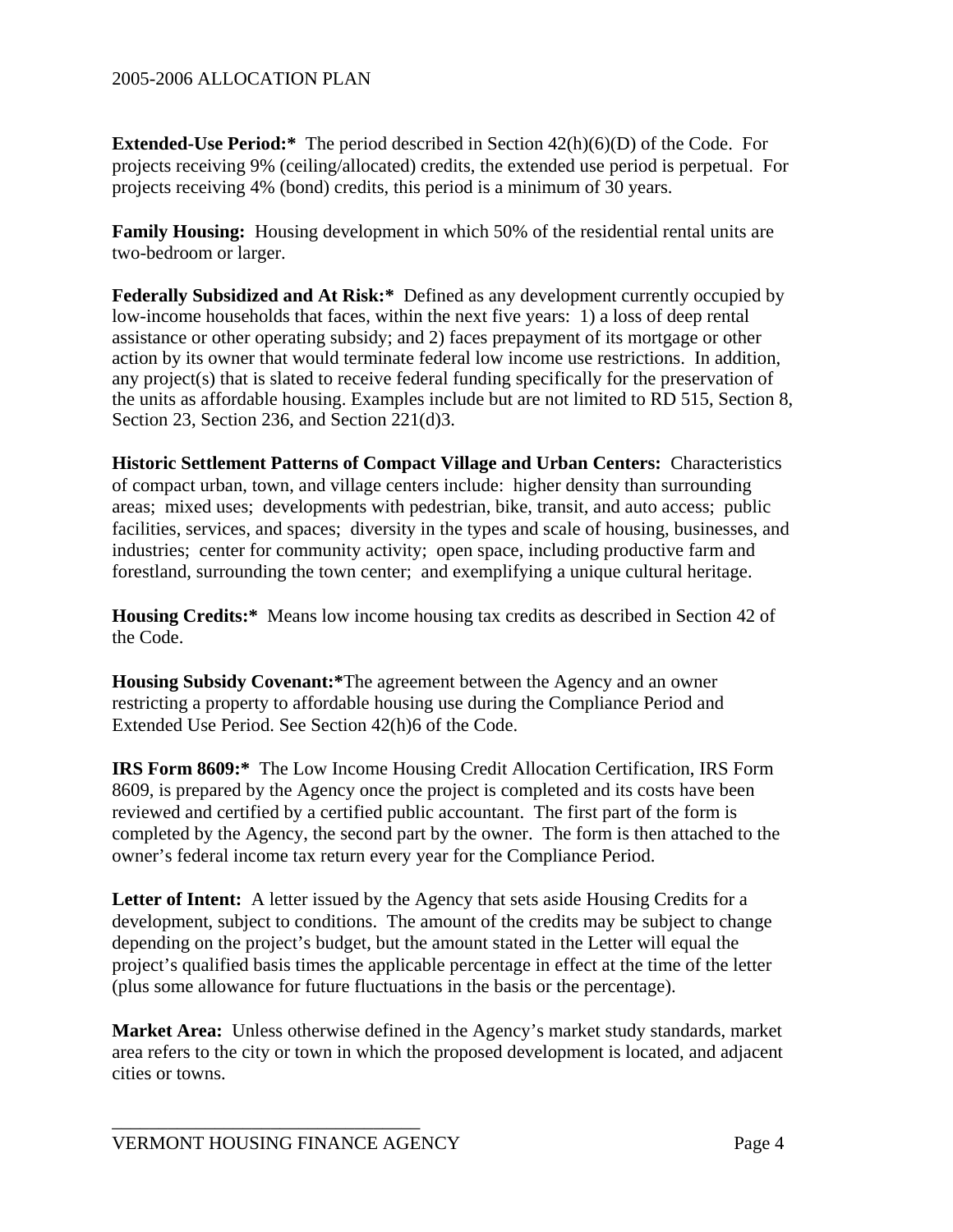**Market Study:** Defined as a comprehensive study of housing needs of low-income individuals in the market area to be served by the project. The market study needs to follow any standards that have been adopted by the Agency.

**Minimum Set-Aside Election:\*** Means the federally imposed minimum proportion of total project units set aside as low income units at one or more area median gross income level(s). The minimum set-asides include the "20-50" test and the "40-60" test. This election is made by the applicant, and meets the minimum requirements of Section 42 of the Code.

**Mixed-Income Housing:** For developments of 20 units or greater on a single site or contiguous sites, mixed-income means 15% or more of the units are targeted to households whose income is greater than 60% of the Area Median Gross Income (AMGI). For developments of less than 20 units, mixed-income means having at least one unit targeted to households whose income is greater than 60% of the AMGI.

**Nonprofit Material Participation:\*** Means involvement in the development and operation of a project by a Nonprofit Sponsor (defined below) which is regular, continuous, and substantial as defined in Section 42 and 469(h) of the Code.

**Nonprofit Sponsor:\*** An organization that is described in Section 501(c)(3) or (4) of the Code, that is exempt from federal income taxation under Section 501(a) of the Code, that is not affiliated with or controlled by a for profit organization, and includes as one of its exempt purposes the fostering of low income housing within the meaning of Section  $42(h)(5)(C)$  of the Code.

**Qualified Census Tract (QCT):\*** Defined in Section 42 (d)(5)(C) of the Code, means a census tract designated by the Secretary of Housing & Urban Development in which 50 percent or more of households have an income less than 60 percent of the area median gross income or in which there exists a poverty rate of 25 percent or greater.

**Reservation Certificate:\*** A document in which the Agency and the owner enter into a binding agreement as to the Housing Credit dollar amount to be allocated to a building or buildings.

**Resident Manager's Unit:\*** Means a unit set aside by an owner of a development as a residential rental unit for a manager. In accordance with IRS Revenue Ruling 92-61, a manager's unit can be included in the eligible basis of the building but will be excluded from both the numerator and the denominator of the applicable fraction. A manager's unit is not classified as a residential rental unit, but rather as a facility reasonably required by a project that is functionally related and subordinate to residential rental units.

**Residential Rental Unit:\*** A rental unit in a development used as an accommodation on a non-transient basis, that contains complete physical facilities and fixtures for living, sleeping, eating, cooking, and sanitation. Qualified units are rented or available for rent on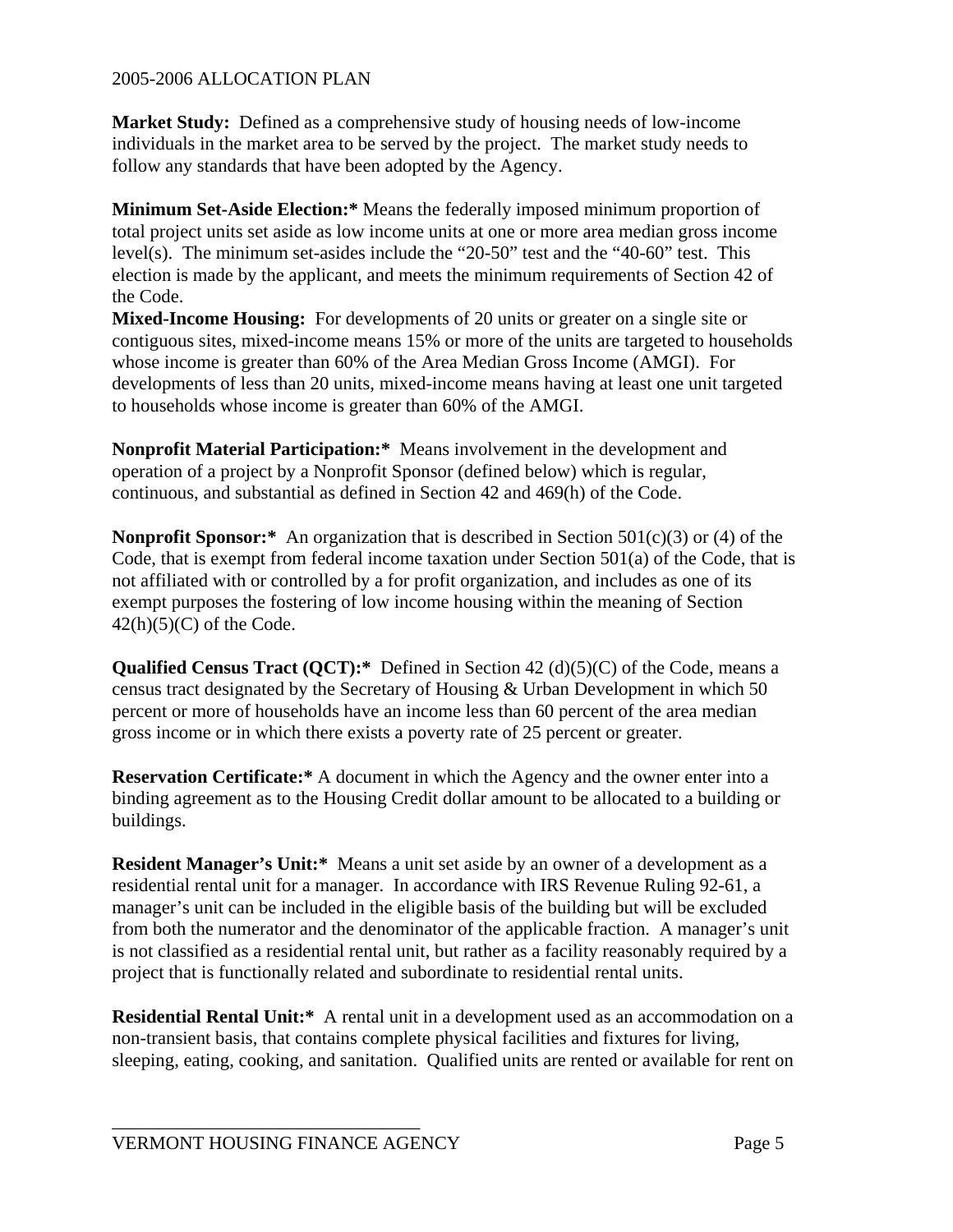a continuous basis, with a term of at least 6 months, are available to members of the general public, and are suitable for occupancy.

**Right of First Refusal:** A separate legal document that entitles an entity to purchase the property from the owner (which will generally be a limited partnership or limited liability company) for a specified price and under specified conditions. The Right of First Refusal price must be the higher of: 1) the same terms and considerations contained in an offer of a third party; 2) the minimum purchase price as described in Section  $42(i)(7)(B)$  of the Internal Revenue Code; or 3) the target return provided in the Borrower's Operating Agreement or other document provided to the Agency in a satisfactory form. The Right of First Refusal must allow the holder of the right to make the offer on the property that triggers the Right of First Refusal.

**Serving Tenants on Public Housing Waiting Lists:** Projects must demonstrate that the tenant group to be served by the development are families and individuals that are on waiting lists to receive Section 8 rental assistance but are not yet receiving such assistance. An example of this is a letter of commitment from a public housing authority board to provide project-based Section 8 Certificates or Vouchers to the proposed project.

**Special Needs Housing :** Special Needs Housing includes any project that incorporates a majority of special needs populations and provides service-enriched housing. Special needs populations include households or individuals who cannot live independently without supportive services. Such populations include, but are not limited to:

- persons in need of transitional housing to avoid or alleviate homelessness;
- youth at-risk;
- frail elders or persons with physical, sensory, cognitive, developmental and/or mental disabilities;
- or other populations where a combination of housing and supportive services will enhance the quality of life for both residents and the community at large.

#### *Criteria for Defining Special Needs Housing for Seniors*

Projects that serve persons who are:

- lower income or at risk of Medicaid dependency; and
- frail or disabled.

will be considered Special Needs Housing only if the project meets one or more of the following criteria:

1. Licensed Residential Care Homes, Assisted Living Residences, Therapeutic Community Residences, Homes for the Terminally Ill, Continuing Care Retirement Communities or other licensed combination of housing and care or services; or,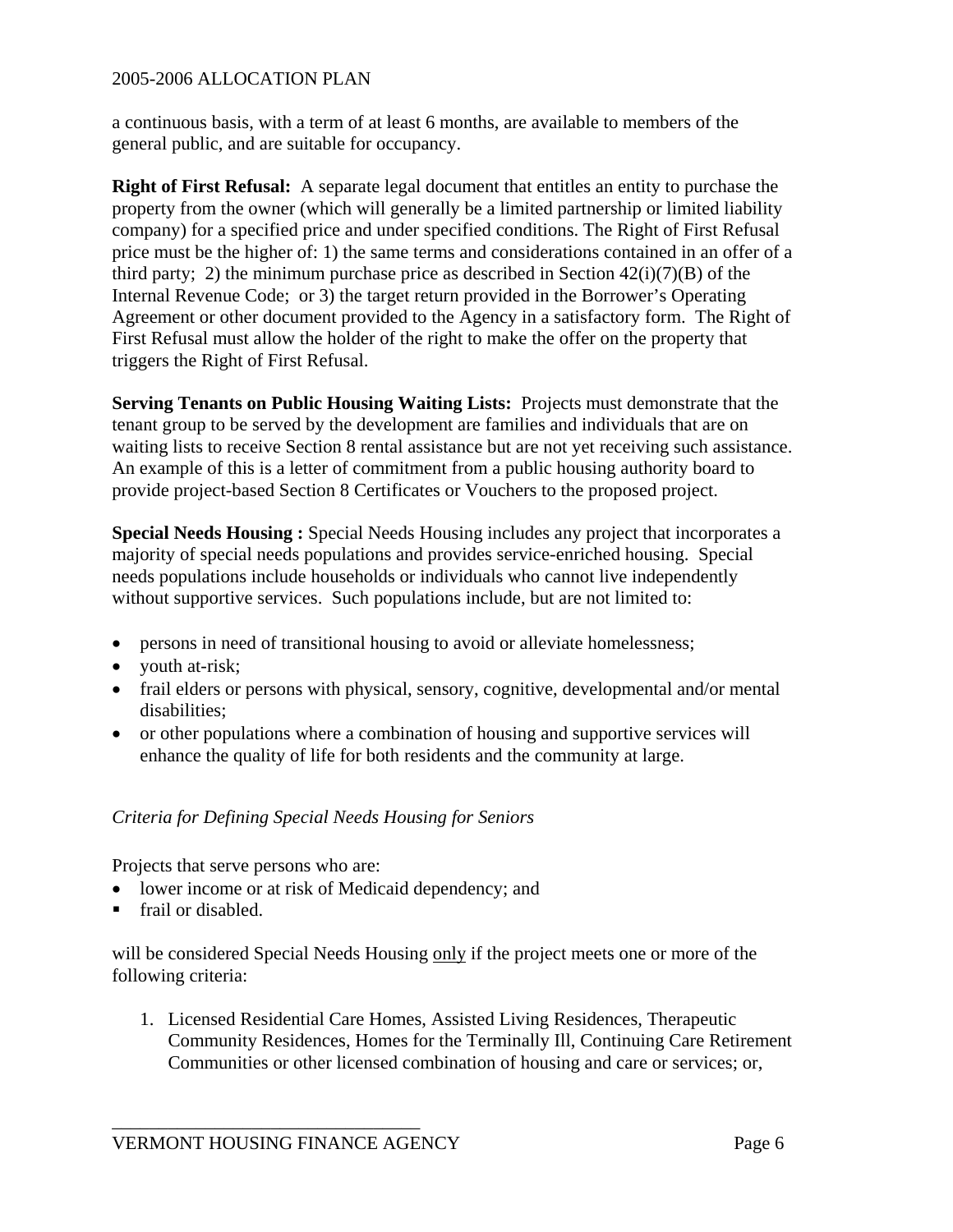- 2. Unlicensed combinations of affordable housing and affordable services that the Vermont Department of Aging and Disabilities find will help residents to accomplish independent living and/or aging in place and where services and housing are affordable and /or coordinated with eligibility for publicly subsidized services. Projects will have a plan to utilize applicable Medicaid State Plan services, Medicaid Waiver Programs, federal or state funded services or programs, and local nonprofit services to the extent possible and in a manner such that independent living and/or aging in place us promoted to the extent possible and to a greater extent than in so-called "independent" housing; or,
- 3. Projects that:
	- a. Are selected as a demonstration site in Vermonters Coming Home, an initiative sponsored by the Robert Wood Johns Foundation, the Vermont Department of Aging and Disabilities, the Vermont Housing Finance Agency, and the Office of Vermont Health Access; or,
	- b. Have been named by the Vermont Real Choices Integrating Long Term Supports with Affordable and Accessible Housing grand Advisory Group as an access project; or,
	- c. Are deemed by the Department of Aging & Independent Living to proceed a critical option for seniors in regions or market areas that have not met the state goal for community-based long-term care service utilization relative to nursing home utilization; or,
	- d. Give a preference or otherwise target units to renters participating in a 1915 c Medicaid Waiver or 1115 Medicaid Research and Demonstration program designed to provide alternatives to nursing home or other institutional placements.
- 1.

**Supportive Housing:** Supportive housing is permanent housing with supportive services for persons who are homeless or at risk of homelessness. It plays an important role in the continuum of care and provides housing with services to help individuals or families become successful in independent permanent housing which may not include services. Candidates are often referred by, but not limited to, the following: homeless shelters, corrections departments, mental health agencies, community action agencies and other social service providers. Residency is not time limited.

Supportive services include, but are not limited to, life skills, budgeting, credit counseling, housekeeping and parenting. The purpose of the services is to stabilize situations and allow the individual or family to develop the resources or skills needed to access independent permanent housing.

Services may be provided by the organization managing the housing or coordinated by them with other public or private agencies who are local partners. Supportive housing can be provided in one structure or several structures, at one site or in multiple structures at scattered sites.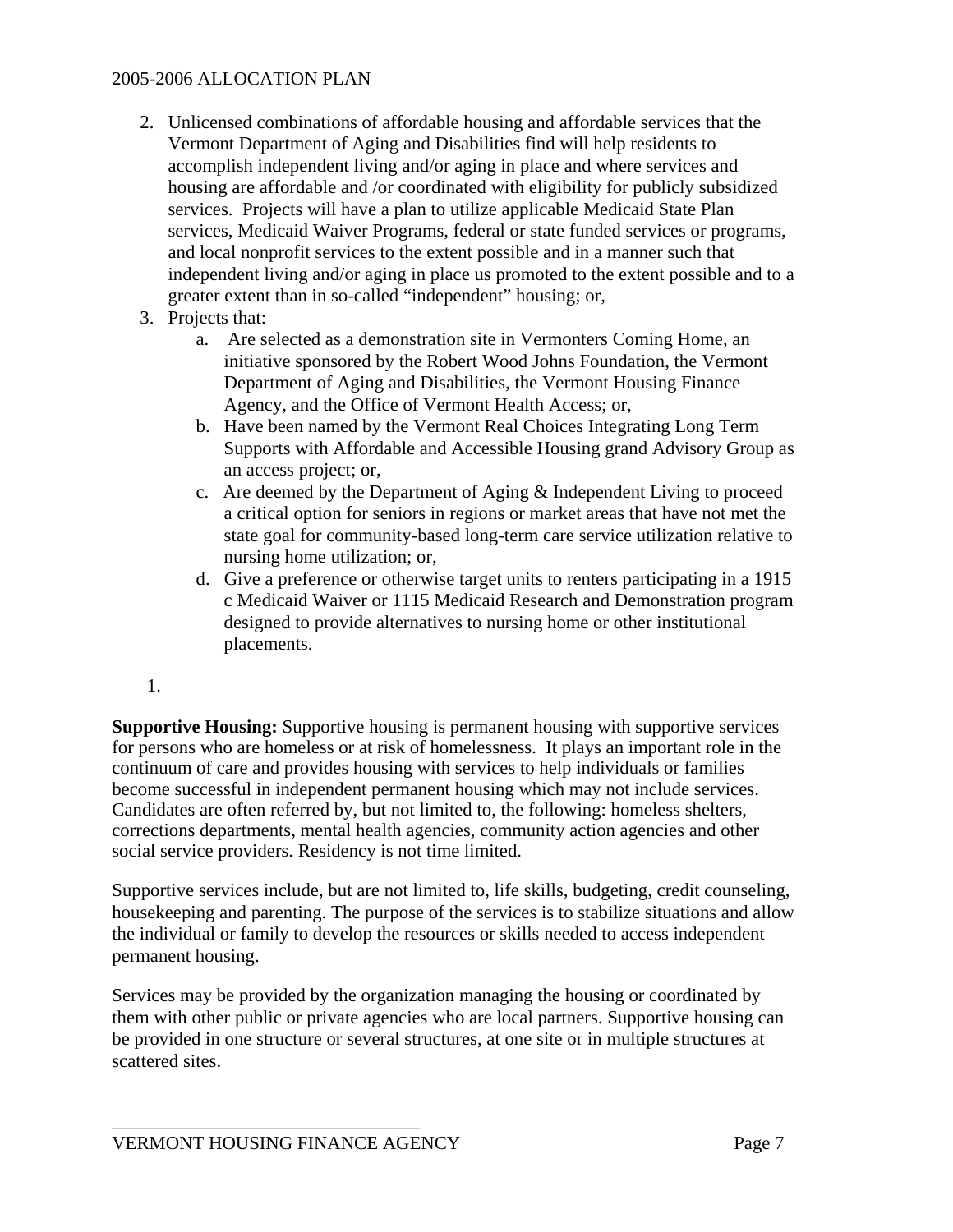**State Credit:** Means the Affordable Housing Tax Credit established by the Vermont legislature in 2000, as set forth in 32 VSA chapter 151, subchapter 11I, section 5930u. Projects utilizing Ceiling or Bond Credits may also apply for State Credits. Since State Credits are used with either Ceiling or Bond Credits, the allocation process for the State Credits will mirror that of the federal credit for which they are applying.

**Tax Credit Rent:\*** A rent, which including tenant-paid utilities, that cannot exceed 30% of qualifying income (up to 50% or 60% of area gross median income depending on setaside election). To calculate rent, a certain number of occupants are assumed to occupy a unit depending on the unit's number of bedrooms (not number of occupants) (e.g. 1 person in a studio and 1.5 persons per bedroom for units of one bedroom and larger).

**Transitional Housing:** Some people who are homeless or at risk of becoming homeless need more intensive services and therefore providing them with transitional housing helps them reach their goals until they can move into permanent housing. Transitional housing is similar to supportive housing since there is not always a distinction in the type or design of a Transitional Housing unit. The only distinction from permanent supportive housing is that the housing occupancy is time limited; residency generally lasts from six months to two years.

Similar to Supportive Housing, transitional housing plays an important role in the continuum of care and provides housing with services to help individuals or families become successful in some form of permanent housing, whether it be supportive or independent. Candidates are referred by similar agencies as Supportive Housing, and the supportive services can also be those listed under Supportive Housing. Those services can also be provided by the organization managing the housing or coordinated by them with other public or private agencies who are local partners. Transitional housing can be provided in a purpose built facility or as part of existing housing in one structure or several structures, at one site or in multiple structures at scattered sites.

**Universal Design:** A set of design practices intended to make space usable by as many people, to the greatest extent possible, as possible at little or no extra cost. Some Universal Design features include: entrances which do not involve steps; wide doorways; and light switches located at a height more reachable by all (including children and the elderly).

**Village Center:** As defined and designated by the Agency of Commerce and Community Development, Division for Historic Preservation and as provided for in 24 VSA Chapter 76A, this means the central area of a village or town. Only projects in those towns that have obtained this designation can meet this evaluation category.

# **INTRODUCTION**

The purpose of this Allocation Plan is to set forth the process and criteria under which specific housing developments will be selected to receive both the State Affordable Housing Tax Credit and federal tax credits that have been returned from allocations made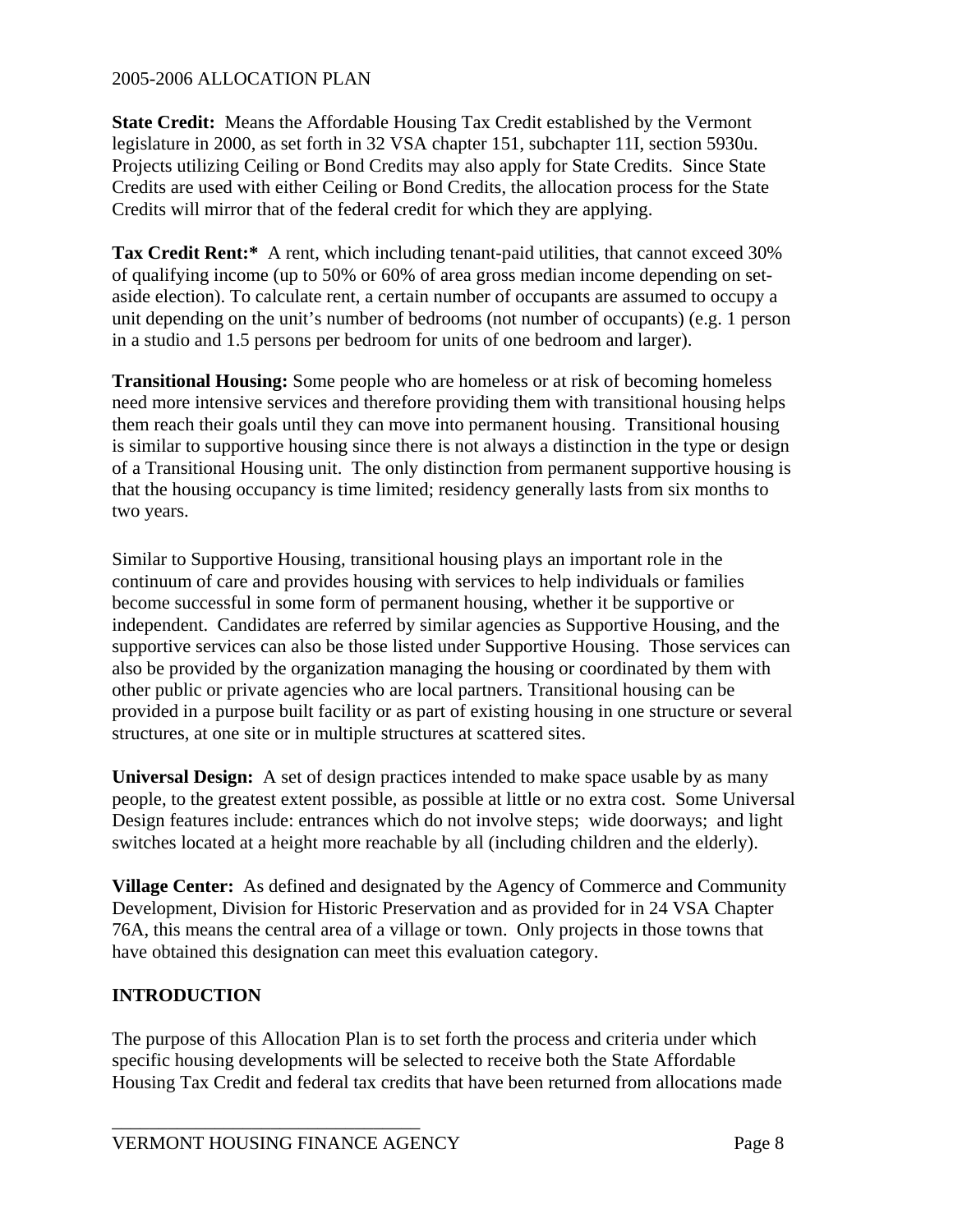in 2002 or 2003 or that otherwise may become available in 2004 and 2005. In accordance with the requirements of the Omnibus Budget Reconciliation Act of 1989, this Allocation Plan describes the application and allocation decision-making process. Priorities are set by the requirements of the law and by the rental housing needs of Vermont, as determined by the Joint Committee on Tax Credits (Joint Committee) and the VHFA Board of Commissioners.

ACCD was designated as the Housing Credit Allocating Agency by then Governor Kunin in March 1987. An advisory Joint Committee on Tax Credits was established to review and adopt allocation policies. The Joint Committee is comprised of the Commissioner of Housing and Community Affairs or his or her designee, the Executive Director of VHFA or his or her designee, the Executive Director of the State Housing Authority or his or her designee, the Director of Planning, Office of Policy Research and Coordination, and one additional member representing housing interests appointed by the Secretary of ACCD. Through a Memorandum of Understanding, ACCD gave the administration of the program to VHFA. In 2004, VHFA was designated the State Housing Credit Agency by Executive Order of Governor Douglas.

The federal Housing Credit program was established by Congress as part of the Tax Reform Act of 1986. It offers a ten-year federal income tax credit to owners of rental housing who make certain percentages of their rental housing available for occupancy by low-income residents for at least 15 years. This incentive for the development, acquisition and rehabilitation of low-income housing allows owners, developers, and/or investors to reduce their federal tax liability in exchange for the provision of eligible low-income rental housing.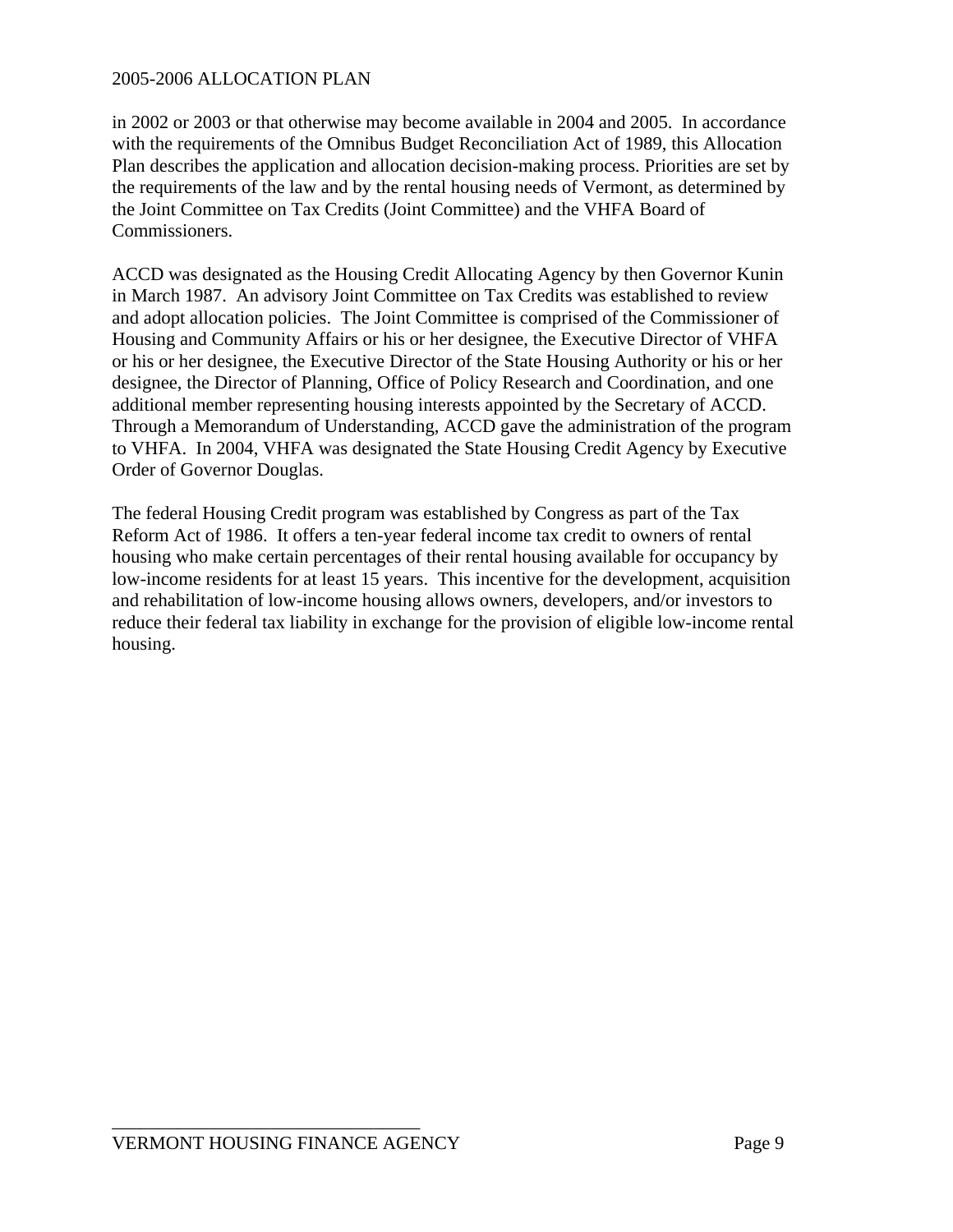# **SUMMARY OF ALLOCATION PLAN REQUIREMENTS**

The 1989 and 1990 laws made numerous changes to the Housing Credit program, including the requirement to create a "qualified allocation plan." The State's Allocation Plan must set forth selection criteria that include:

- 1. Project location
- 2. Housing needs characteristics
- 3. Project characteristics, including whether the project includes the use of housing as part of a community revitalization plan in a Qualified Census Tract
- 4. Sponsor characteristics
- 5. Tenant populations with special housing needs
- 6. Public housing waiting lists
- 7. Tenant populations of individuals with children, and
- 8. Projects intended for eventual tenant ownership.

In addition, the states must give preference among selected projects to those serving the lowest income tenants and to those serving qualified tenants (those persons at or below the maximum income limits set by law) for the longest period, as well as projects in Qualified Census Tracts that contribute to a concerted community revitalization plan.

States may include such other criteria as they deem appropriate and there are no requirements as to the relative weight of the various factors. As part of the review for each selected project, the chief executive officer of the particular local jurisdiction within which the project is located is to be provided "a reasonable opportunity" to comment on the proposed allocation.

Additional Housing Credit responsibilities of the Allocating Agency mandated by Congress include:

- 1. Assurance that the amount of Housing Credits allocated does not exceed the amount "necessary for the financial feasibility of the project and its viability as a qualified low-income housing project throughout the credit period."
- 2. Evaluation of all projects for consistency with the Allocation Plan and for credit need, including situations when the project is financed using tax-exempt bonds.
- 3. Agreement to "an extended low-income housing commitment" for every project. This agreement must be recorded as a restrictive covenant binding all successor owners and must allow low-income individuals the right to enforce the commitment in state court (see Section 8, "Compliance"). The commitment must require continued low-income occupancy for all Housing Credit units for the Extended-Use Period. Under the terms of the Housing Subsidy Covenant, applicants for both Ceiling and Bond Credits agree not to exercise the opt out provision of the Code [Section 42 (h)(6)(E)(i)(II)]. The owner agrees that they will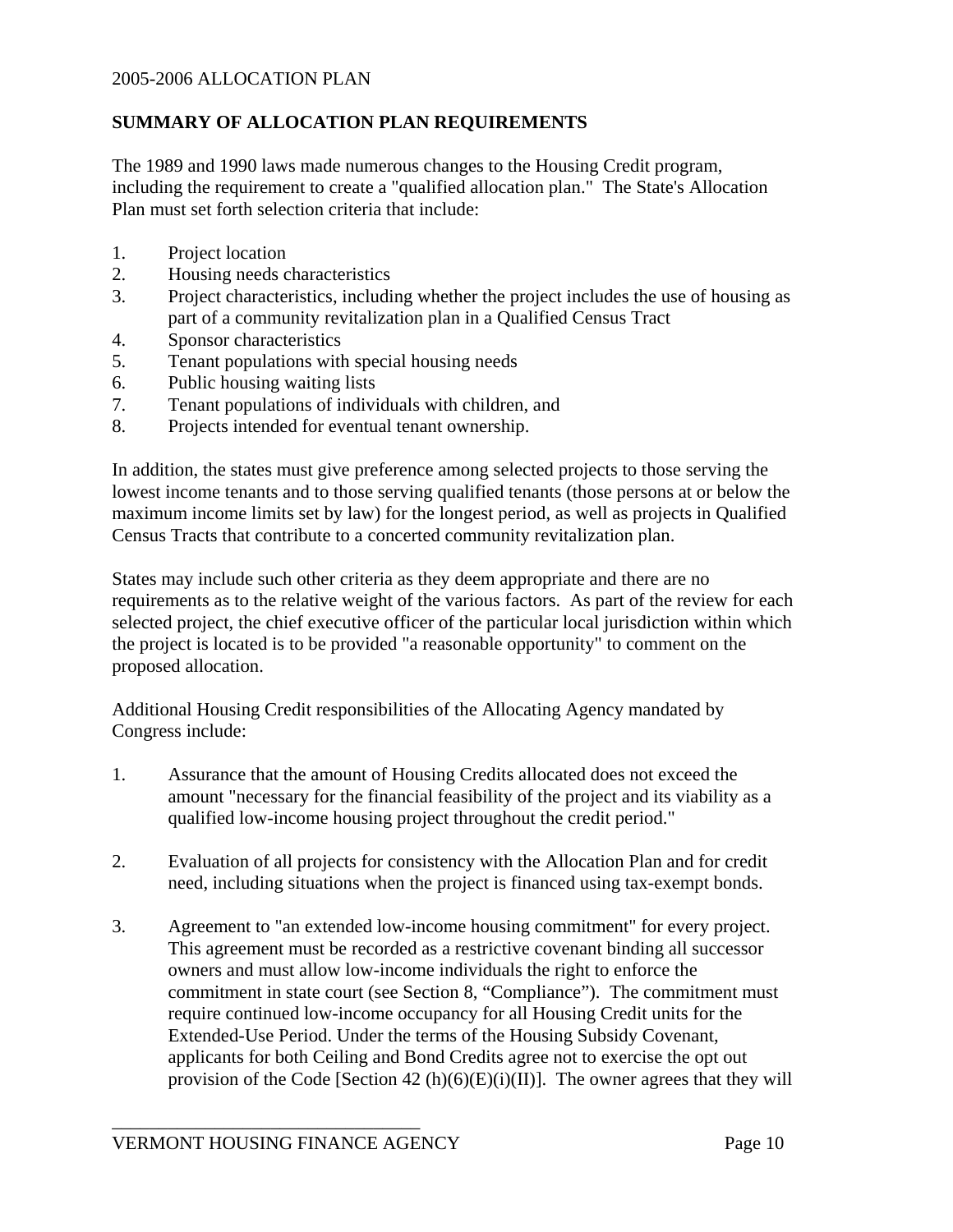make no such notification to the Allocating Agency to terminate the extended use provisions. Nonprofit organizations, government agencies, and tenant groups can arrange in advance, through a right of first refusal, to purchase the project at the end of the initial 15-year Compliance Period, also at a pre-determined price. Even after such a purchase, the property is subject to the Extended-Use Period of the housing subsidy covenant.

4. Monitoring of compliance with the provisions of Section 42 and notifying the Internal Revenue Service of any non-compliance of which the Agency becomes aware.

The State has adopted certain other additional requirements for the program, including:

Cost Certification Requirements: Detailed project financial documentation must be submitted at various stages of the Housing Credit approval process, in support of VHFA's responsibilities under the law. Certifications regarding projected or actual costs and sources of funds are required at the time the 10% test is met and at the time the final Housing Credit allocation (IRS Form 8609) is requested.

Internal Rate of Return: The method the Allocating Agency will use to demonstrate the internal rate of return that the tax credits as an investment will generate involves discounting all equity "pay-ins" to the same date - the construction closing. The discount rate will be the "long term" Applicable Federal Rate (AFR) as published monthly by the IRS (annual compounding rate). The tax benefits will be "future valued" to the end of the initial 15-year compliance period using the same long term AFR. The internal rate of return will then be calculated by discounting the "future valued" benefits back to the date of the discounted equity contributions. This method is described in A Developer's Guide to the Low Income Housing Tax Credits, 3rd Edition, by Herb Stevens and Tom Tracy, Chapter 5, Section 5.03(B)(3), p. 124. To equalize comparison of developments with and without Historic Rehabilitation Tax Credits, the benefits stream will be reduced by the amount of the historic credit in the first year and the first equity contribution(s) will be reduced by .85 times the historic credit amount (an approximation of the equity raised from syndication of the historic credit).

Purchase Price Parameters: Under certain situations, if the purchase price exceeds the outstanding balance of debt on the property plus capital improvements and appropriate closing costs, the project will be ineligible for Housing Credits. (Debt may include amortizing debt, deferred debt, seller financing, and seller contributions. All debt, capital improvements, and closing costs must be normal, well-documented, and in a format acceptable to VHFA.) Those situations are: 1) when an owner forms a partnership or corporation to purchase a property it currently owns; or 2) when a nonprofit, governmental entity, or quasi-governmental entity sells a property it owns to another party that is applying for Housing Credits; or 3) when any owner who used state or federal subsidies or subsidized financing to acquire, build, or rehabilitate the property originally is the seller of a property that is applying for Housing Credits. An exception to this third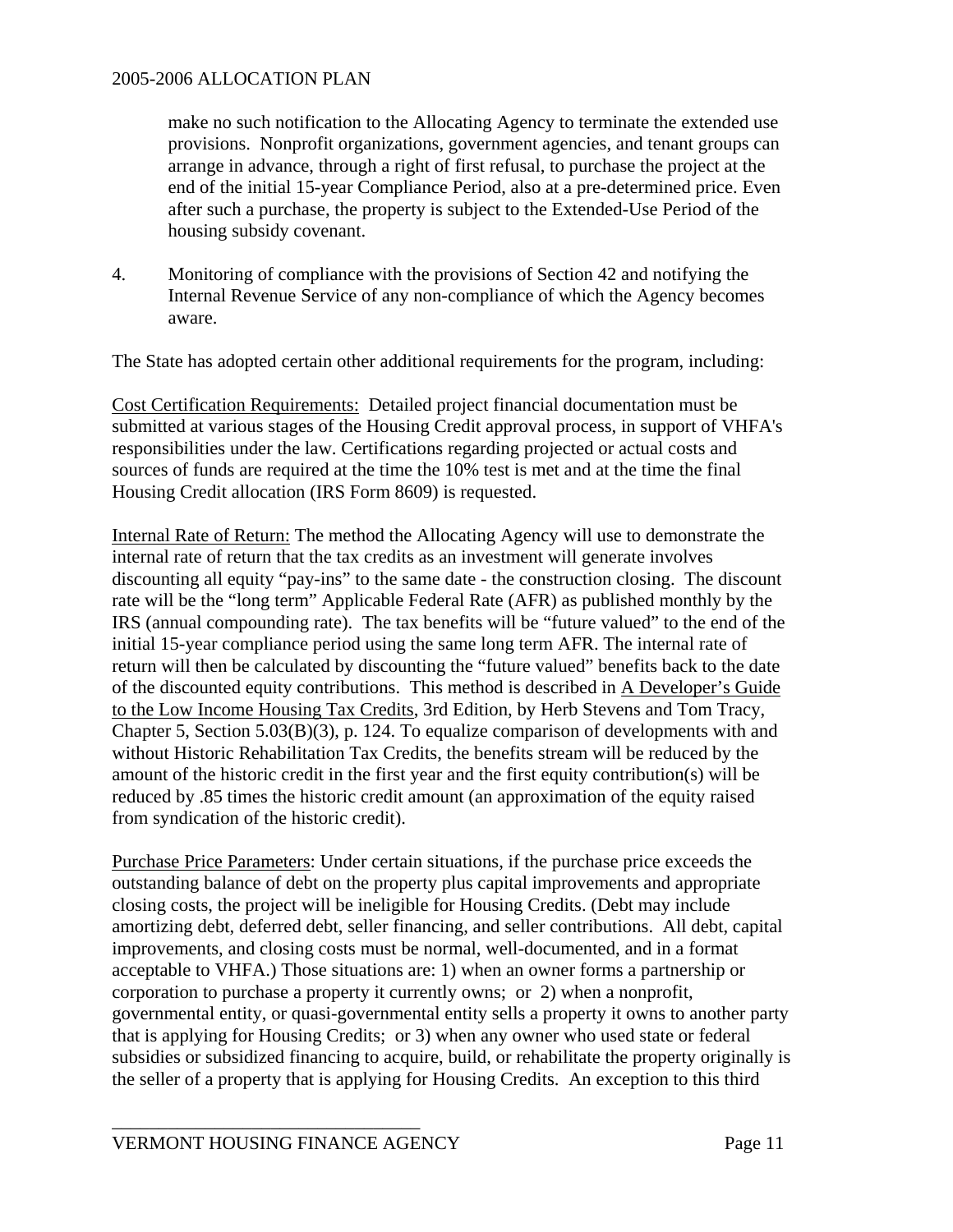instance is specifically made for applications that would preserve existing "deep subsidy" affordable housing, such as Section 8 New Construction / Substantial Rehabilitation projects. In some instances, these projects are located in competitive markets or provide current owners with other incentives to opt out of the assisted/affordable housing stock at the end of the rental assistance contract. Acquisition cost in these cases would be determined by appraised value.

Optional Services: Sponsors of developments offering optional services shall describe the services to be offered and the cost(s). Optional services must be competitively priced, reasonable, and affordable. Assumptions regarding income from optional services shall be reasonable and result in a financially feasible project. The Allocating Agency may reject applications based on services being offered if those services are not reasonable and/or competitively-priced. Projects which either add or remove services after an application has already been submitted will need to be reviewed anew.

Design Standards: VHFA has adopted design standards (attached) for projects receiving Housing Credits or State Credits. In addition to these there are Federal requirements that may apply to projects receiving Housing Credits, including: the Fair Housing Amendments Act of 1988 (45 U.S.C. 3604 $(F)(3)(c)$ ); and, if certain HUD assistance is also being provided, the requirements outlined in HUD Notice PIH 2003-31.

Cost Guidelines: VHFA encourages development at the lowest reasonable cost and will review development costs for reasonableness.

Return of Previously Allocated Credits: VHFA may re-issue Housing Credits allocated to projects that have not utilized the Housing Credit. Returned Housing Credits will be reused in accordance with this Allocation Plan. In the event that the following four conditions are met, the Allocating Agency may accept a return of Housing Credits from a Project and re-allocate an amount of Housing Credits less than or equal to the amount of returned Housing Credits to the same Project without the necessity of holding a competitive round for the Housing Credits:

- I. The Project's viability is threatened by extraordinary circumstances (which generally will not include delays in securing state or local approvals) that become apparent so late in a year that it is not feasible to hold a competitive round;
- II. With the return and re-allocation, the Project can be placed in service within the maximum time limits allowed by the Internal Revenue Code under the original allocation;
- III. The amount of Housing Credits available to the State is not reduced; and
- IV. The VHFA Board of Commissioners approves the return and re-allocation.

Continuance of Ownership Entity: The applicant for Housing Credits must be an entity that will have an ownership interest in the development. Historically (in most cases) a limited partnership or limited liability company has been the owner. The limited partnership or limited liability company need not be legally created when the application is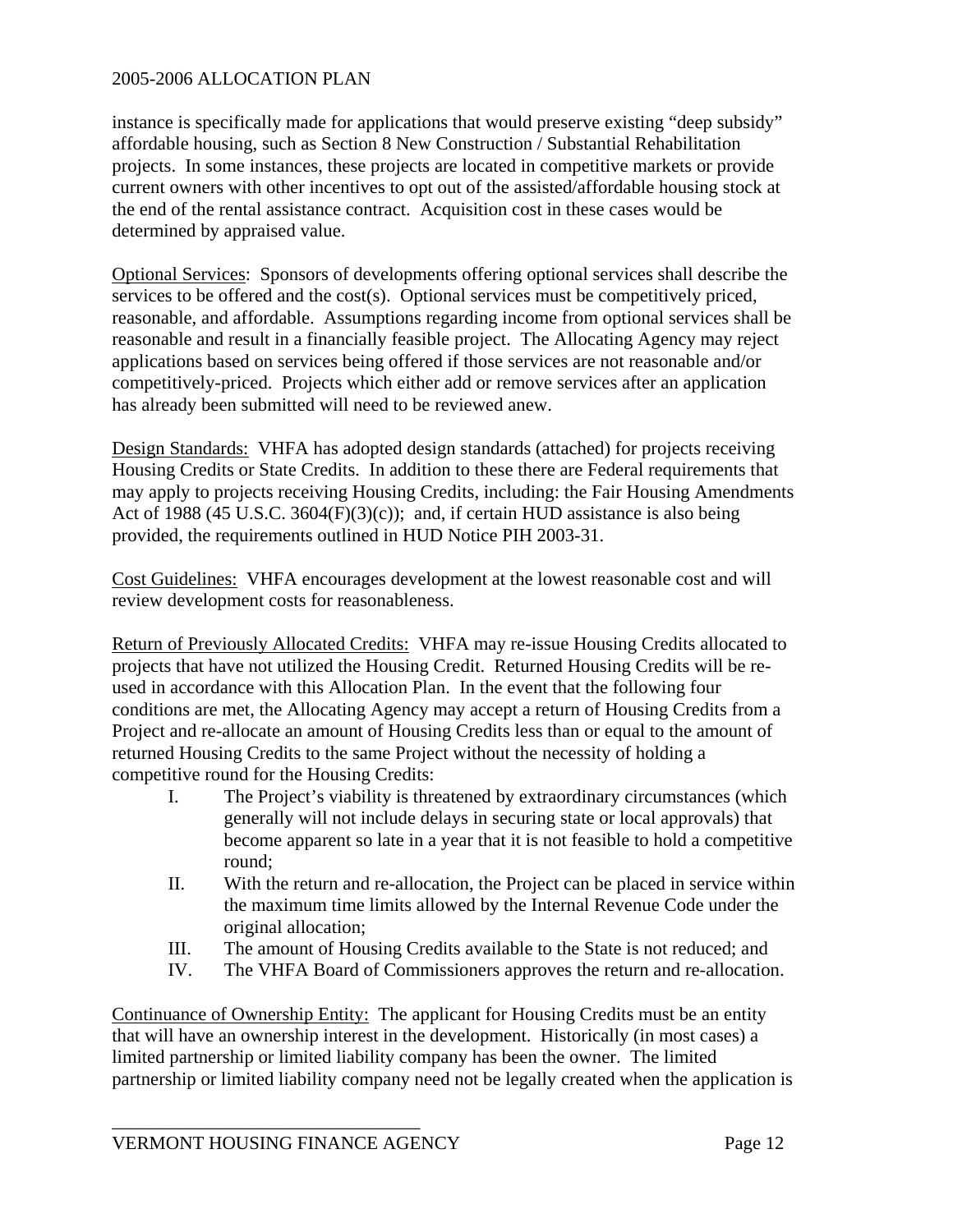filed, but the identity of all principals must be disclosed in the application and the application must be submitted by at least one legally existing principal on behalf of the owner. VHFA reserves the right throughout the allocation process, up to the issuance of the IRS Form(s) 8609, to approve any changes in the identity of the principals of the ownership entity or such changes to the ownership entity's governing documents as VHFA, at its sole discretion, considers material.

Senior Housing and Ceiling Credits: The Housing Needs Assessment, conducted as part of the 2005 Consolidated Plan, showed a much higher need for family housing than independent senior housing. Therefore, this Qualified Allocation Plan's highest priorities will be to alleviate the shortage of affordable family housing, to reduce and eventually eliminate homelessness, and house those with special needs, as defined by the Consolidated Plan.

Elder housing will be considered for funding when it leverages new rental assistance or other subsidies\* for the lowest income elders or when it meets a clear, unmet need in the region.

\* Other subsidies shall mean funding from capital sources outside the commonly used housing programs that are annually funded – HOME and VCDP funds would not meet this leverage test, but (for example) HUD Special Purpose or AHP funds would.

Per Project Limit: There is an overall per project limit of 30% of the annual "per capita" tax credits. The Joint Committee on Tax Credits can waive this limit for projects of "statewide significance". A project of statewide significance is defined as: one which, if it does not go forward: 1) will result in a loss of considerable federal funding for Vermonters; or 2) will result in the displacement of a large number of low income households; or 3) will result in the continued presence of significant health hazards (e.g. extraordinary environmental cleanup is a component of the project and the cost of that cleanup is high). The VHFA Board may amend this definition and may determine on a case-by-case basis that a project has statewide significance even if it does not meet one of these three definitions. By law, a minimum of 10% of Vermont's annual credit ceiling must be reserved for developments sponsored by nonprofit organizations that own an interest in the project (directly or through a partnership) and materially participate in the development and operation of the project throughout the compliance period.

# **Broadband:**

Broadband or High-speed access to the Internet is rapidly becoming an essential tool for both community and economic vitality. In order for the residents of Vermont to have access to the same educational, social and employment opportunities as other parts of the world, broadband access is critical. Unfortunately many low to moderate-income households are unable to access the service, primarily due to cost and availability factors.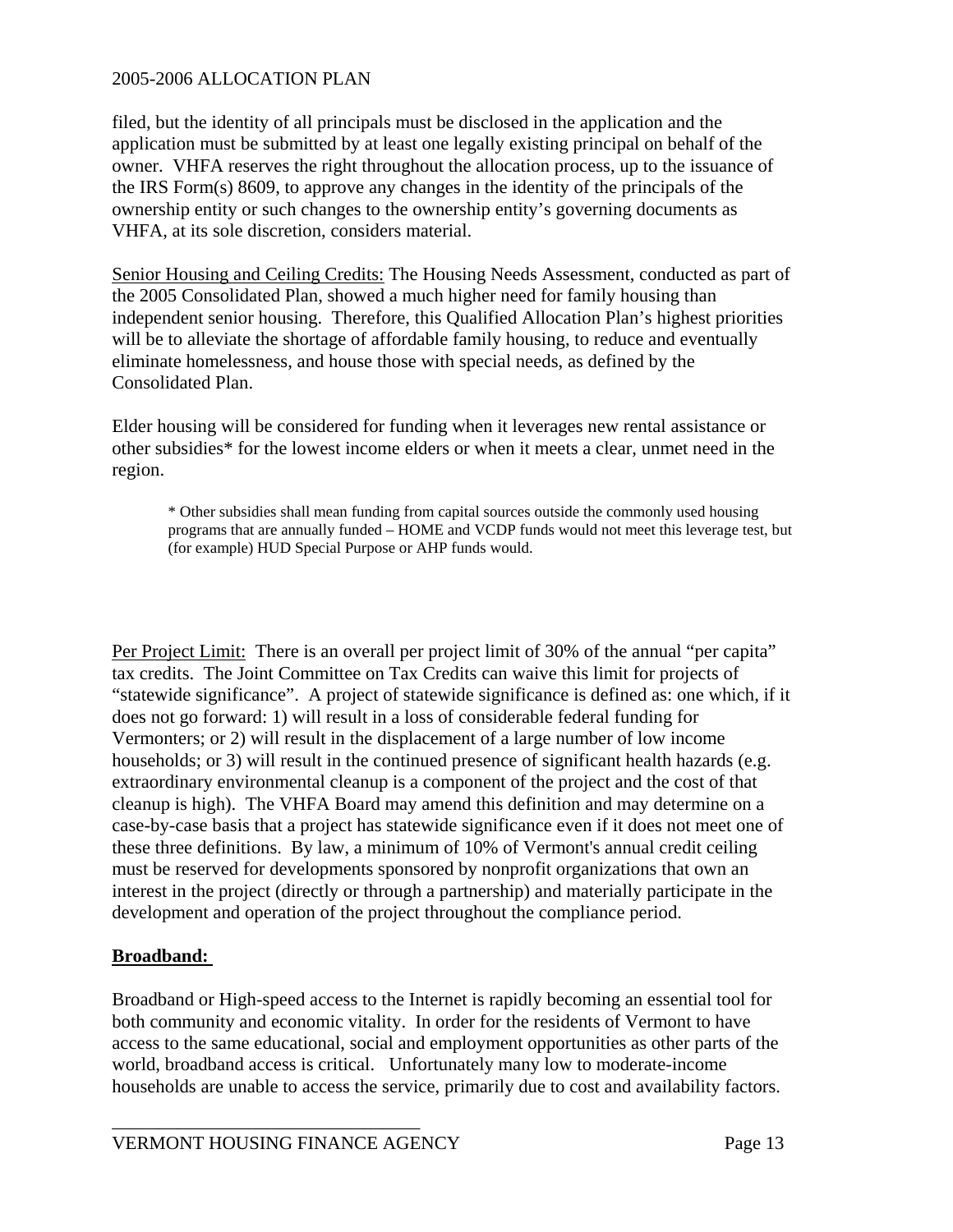The state of Vermont should promote Broadband access through their housing policy in the follow manner:

- 1. Require that all new affordable housing units and substantial renovations of existing units will have the appropriate wiring (or an equivalent wireless system) to support high-speed video, voice and data.
- 2. Encourage owners and managers of all affordable units to work with broadband providers and tenants to aggregate demand for more affordable services. The state should work with key stakeholders to develop a procedure to ensure that these relationships develop.

# **Investor Services Fees (also called Asset Management Fees):**

Developers whose affiliated general partner provides a direct asset management function may take a budgeted fee not to exceed \$8 per unit per month, and any additional asset management fees or other income from operations will be taken only as a distribution of surplus cash. Developers may be required to submit some evidence of compliance (accounting records, affidavit, etc) with this requirement on existing tax credit projects in order to be eligible to apply for Housing Credits for any new or existing developments.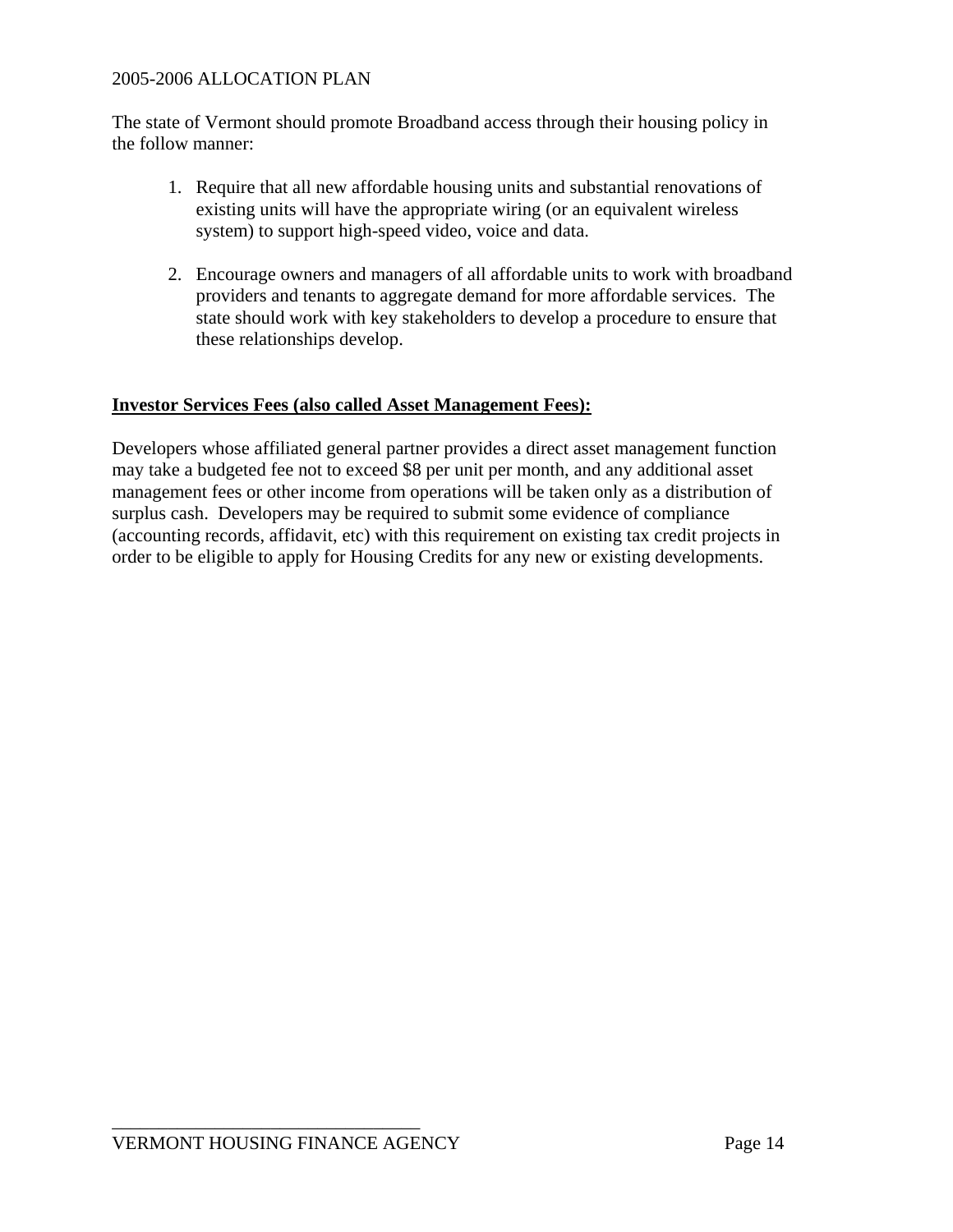#### APPLICATION PROCESS

The process of applying for and receiving Ceiling Credits (or State Credits) involves six benchmarks, each carrying with it submission requirements. These are outlined on Table A (attached). Some important features of this process are:

- The sponsor can receive a Letter of Intent to Provide an Allocation of Housing Credits relatively early in the development process so that if the development can be constructed as proposed, this significant piece of the funding sources is assured.
- VHFA staff can, when an approved development has hit certain benchmarks, issue the appropriate documentation of the credit award (including a Binding Rate Agreement, Reservation Certificate, Carryover Allocation, and 8609).
- The VHFA Board of Commissioners is able to make their decision to provide this Letter of Intent all at once, based on features of the development (including design features) that the sponsor represents, rather than having the sponsor resubmit the same (or a very similar) proposal repeatedly in order to get approval during pre-determined funding cycles.
- Any proposal that goes before the VHFA Board and is not approved for a Letter of Intent cannot re-apply for credits for a six-month period.
- In the event that a sponsor who has received a Letter of Intent from VHFA is unable to move the project forward and receive a Reservation Certificate / Binding Rate Agreement within 18 months of the Letter of Intent date, the Letter of Intent will expire and the sponsor is "locked-out" from re-applying for credits for that development for a six-month period. This 18-month period can be extended by the VHFA Board if the project's permits are under appeal in Environmental Court or the Vermont Supreme Court.

# 1. PRE-APPLICATION MEETING

VHFA staff and the developer will meet to discuss the proposal. Prior to this meeting the developer will have had discussions with the other funding agencies that are shown in the draft pro-forma to discuss the availability of such funding, the timing of their award cycles, the reasonableness of the amount requested, and the compatibility of the funding source with the proposed development. No formal application for these other funding sources needs to have been submitted at the time of the Housing Credit pre-application meeting. Developers do not need to have site control for this meeting but do need to have an identified site, and will provide VHFA staff with a site map (i.e., tax map or pre-existing site survey map, such as a map for zoning or subdivision purposes).

The purpose of this meeting is to allow VHFA staff to see how compatible the proposal is with the evaluation criteria in the Plan and to provide feedback to the developer on what if any changes might be considered to make the development more compatible. VHFA staff will also provide feedback on whether other funding sources than those listed in the draft pro-forma ought to be pursued.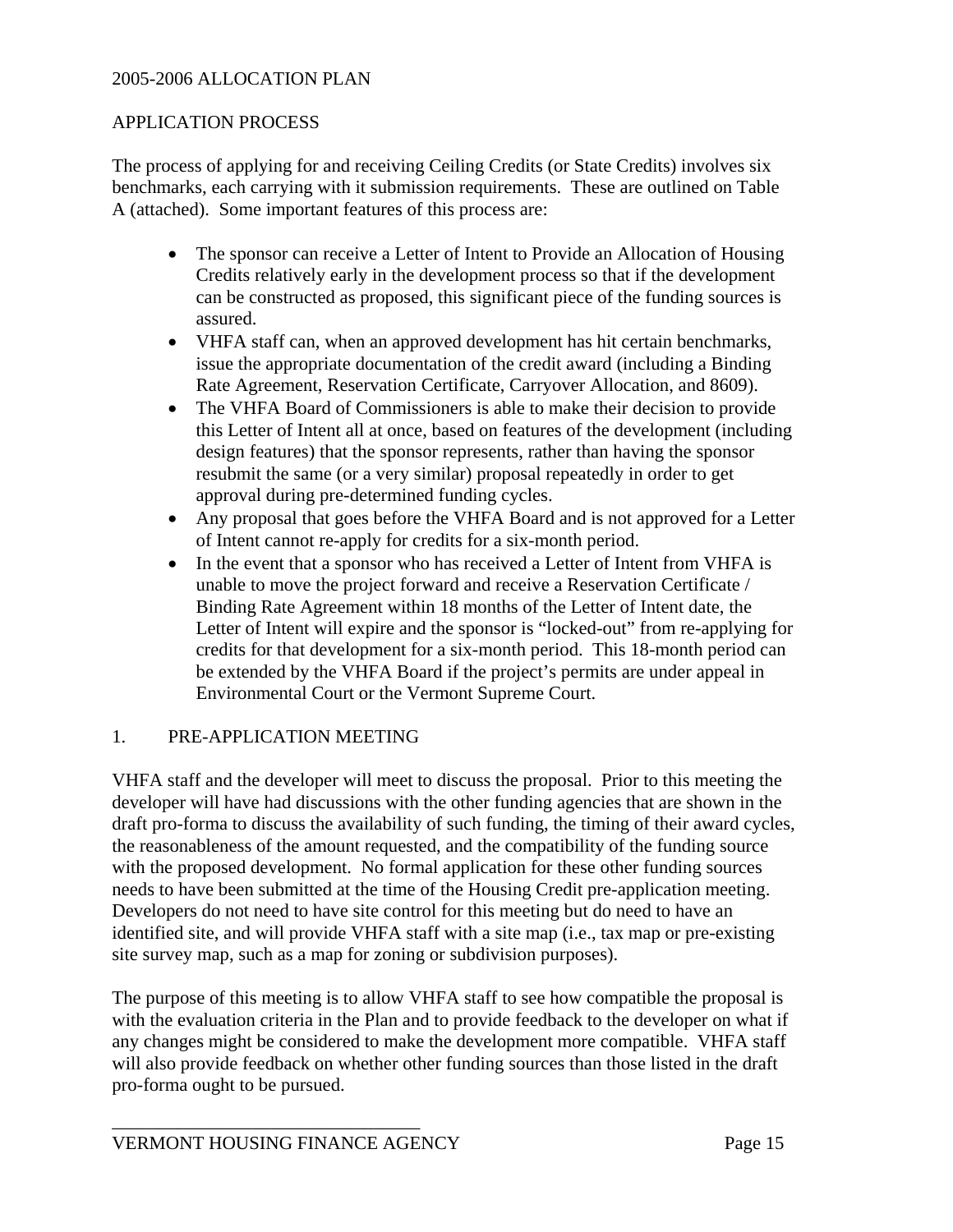#### 2. FULL APPLICATION

VHFA is required by law to assure that each project that receives a Housing Credit allocation substantiates its viability and need for Housing Credits. An applicant must meet the following basic qualifications:

I. Submission of a complete VHFA Housing Credit application form, including all required attachments and payment of required fees.

 At the time of application the developer must submit either elevation drawings or computer-generated images of the completed buildings (for new construction – for rehabilitation of existing structures, photographs will suffice). For both types of projects a site plan needs to be provided. The developer must also provide evidence (i.e., a letter from the town) that they have met with the town's zoning administrator and that the municipality finds the proposal's density is allowed under the current zoning for the site. Other required application submissions are listed in the Housing Credit application package.

 The developer of a scattered site development (in which not all of the units are Housing Credit restricted) can submit either a separate application for each building or group of buildings on contiguous sites or one application for the entire scattered site project. If just one application is submitted, in the event any one building in the project drops out, the entire Housing Credit award will be returned. For scattered site proposals under common ownership, management, and financing, there will be only one application fee charged for the entire development regardless of whether one application or multiple applications are used.

 Any significant change in a proposal, once it has been issued a Letter of Intent, will jeopardize the set-aside of credits and staff, in consultation with the VHFA Board, can at that point require the credits to be returned. A significant change will mean any reduction in the number of bedrooms per unit or square footage of units, decrease in number of total units, increase in rents (other than because of the annual increase in the published tax credit rents), increase in overall density, loss of site control, or any change that, had it been in the original proposal, might have resulted in a different evaluation of the project.

II. Proposal must meet the basic occupancy and rent restrictions.

 The Application form has tables with the minimum rent and tenant income restrictions. According to the Code, at least 20% of the units must be restricted to tenants at or below 50% of Area Median Gross Income (AMGI) or 40% of the units must be restricted to tenants at 60% of AMGI. The restrictions are enforced with the Housing Subsidy Covenant (see Section 8. "Compliance").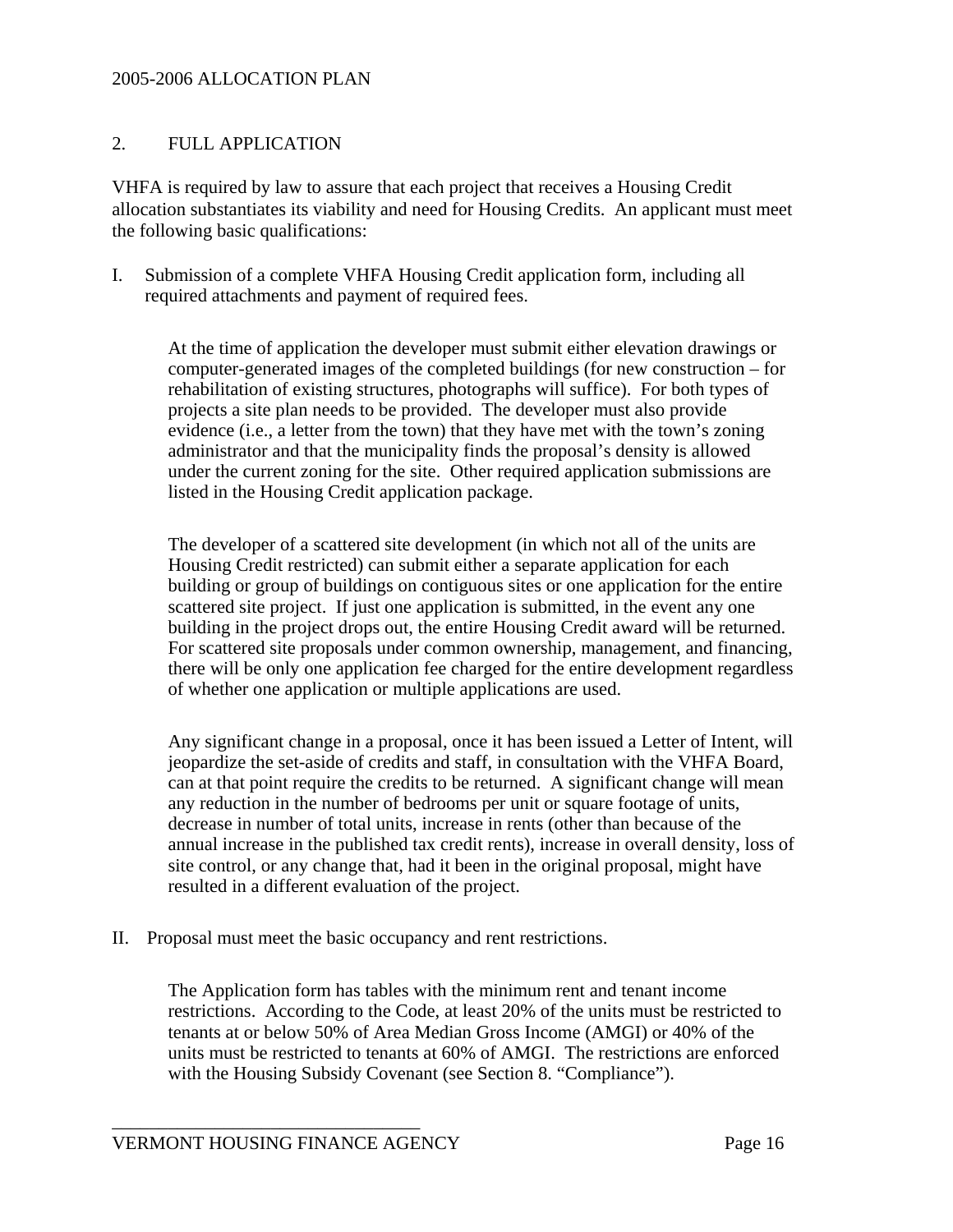III. Applicant has established the need and demand (i.e. market feasibility) for the type and cost of housing that is being proposed.

 A disinterested party who is approved by the Allocating Agency must conduct a market study at the developer's expense. An independently-prepared projectspecific market study that meets the attached Market Study Standards must be submitted by the developer at time of application. The Allocating Agency will also consider the impact that the proposed development will have on the existing stock of rental housing in the area, whether subsidized or unsubsidized, and may, at its sole discretion, reject an application that might have a negative impact on the existing housing stock. For example, if a development for newly constructed housing is proposed in a community with relatively high vacancy rates in rental units, has an older housing stock of rental units (in need of rehabilitation), or both, the Allocating Agency may, at its sole discretion, determine that constructing new housing may have a negative impact on the existing housing stock (i.e. vacancy rates may rise, physical conditions may deteriorate further) and, therefore, may not reserve credits for the proposed development on this basis.

IV. Housing Credit Awards will be based upon the experience and capacity of the project team.

 The developer must demonstrate the capacity to undertake the development as proposed, either through its own experience and capacity or through the use of experienced consultants. In the event the developer is proposing multiple projects in any given year, the organization must have the capacity to oversee all of the developments proposed.

V. Developer's Fee / Consultant Fee in the budget does not exceed the program limits.

 The developer and the Allocating Agency prior to the issuance of the initial Housing Credit Reservation Certificate/Binding Rate Agreement shall agree upon the amount of the Developer's Fee. In the event that no Reservation Certificate or Binding Rate Agreement is issued, the relevant date will be the issuance of the Carryover Allocation. Once this fee has been agreed upon, the Allocating Agency will not recognize any increases in the fee, whether total development costs increase or decrease, in any Carryover Allocation or final allocation of Housing Credits. However, in the event of a substantial change in the project (such as an increase or decrease in the total number of units in the project) the Allocating Agency may permit an increase or require a decrease in the Developer's Fee. VHFA may consider exceptions to the Developer's Fee limit on a case-by-case basis for extraordinary circumstances.

VI. Builder's Profit **/** Overhead **/** General Requirements in the budget comply with Allocation Plan limits.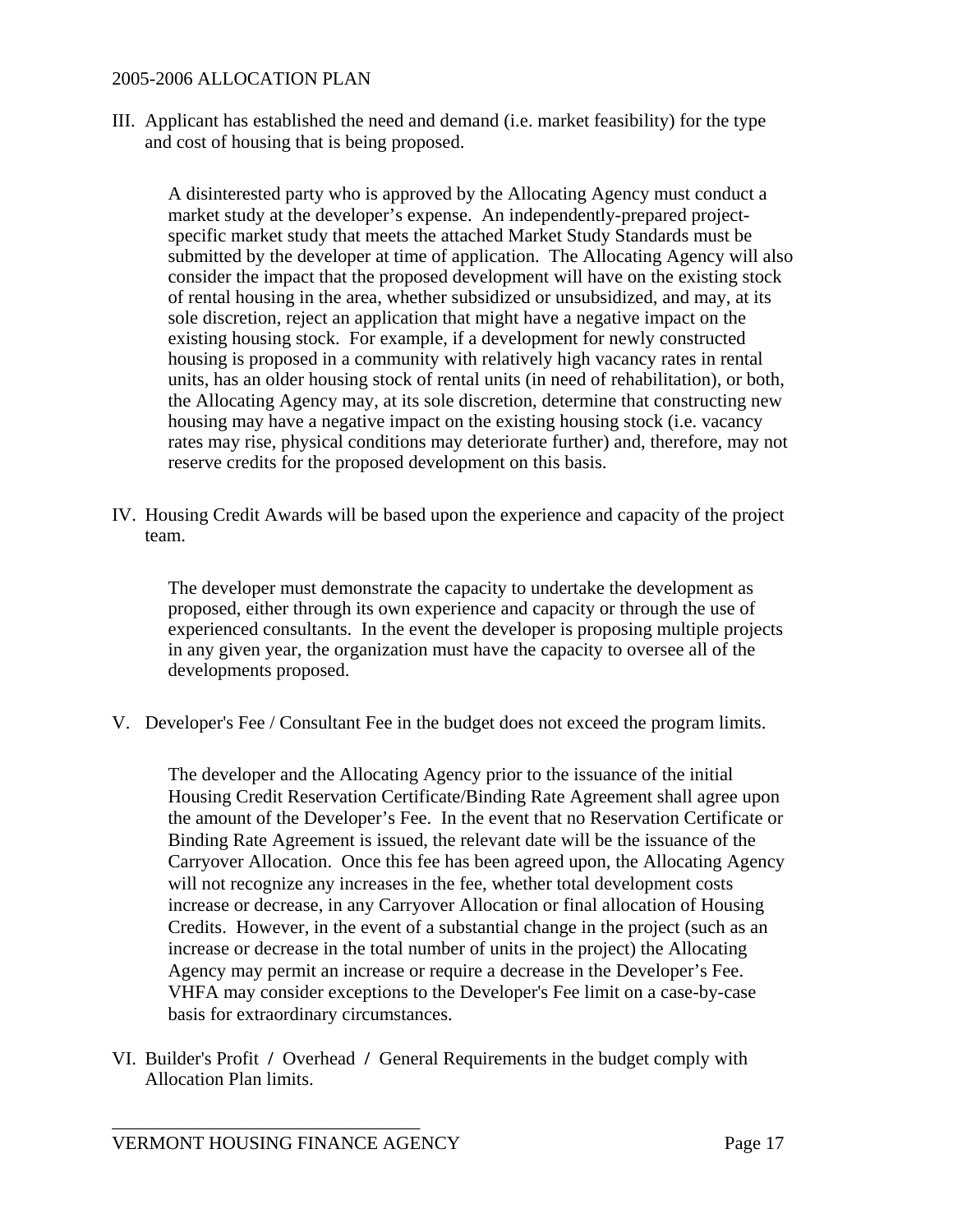VII. Applicant may, at its option, agree to provide a Right of First Refusal to purchase the property to a nonprofit at the end of the 15 year Compliance Period; all projects receiving Ceiling Credits must agree to a perpetual Housing Subsidy Covenant.

 In projects receiving credits "automatically" from the use of tax-exempt bond financing, a 30 year Housing Subsidy Covenant will be required. Both types of Covenants will require that the income and rent restrictions imposed by the Housing Credit Program will remain in effect for the entire term of the Covenant.

- VIII. The developer will provide a Capital Needs Assessment for all projects and will ensure that the scope of work addresses all long-term capital needs of the project. For projects that are new construction (or are creating new housing units through an adaptive re-use of a building), or for projects that are "gut" rehabilitation (such that all major systems are either being replaced or are in good condition and are expected to have the same capital lifespan as if they were new) the CNA can be submitted later in the development process (but prior to issuance of the IRS Form 8609). For all other developments the CNA is required prior to issuance of the Reservation Certificate / Binding Rate Agreement or, if no such agreement is needed, prior to the Carryover Allocation. The purpose of this requirement is to provide, in a timely fashion, information to the owner and to VHFA regarding the scope of rehabilitation and the funding of the replacement reserves in the operating budget.
- IX. Threshold Criteria (For Ceiling Credit Applications Only): In order to be brought to the Board for approval, the project must meet at least three of the top tier evaluation categories and at least one other (top tier or lower tier) evaluation categories from the "Consolidate Plan Priorities / Other Priorities" evaluation criterion. In addition, for projects of 20 or more units, at least 15% of the units must be Mixed-Income Housing. Finally, all rehabilitation developments must plan on performing a substantial rehabilitation such that all of the long-term capital needs that have been identified in the Capital Needs Assessment will be addressed. In most cases this amount of rehabilitation will exceed the minimum required by the Code, which is \$3,000 per unit. In the event that the credits are fully committed and competition for the credits becomes more intense requiring lockouts of applications for extended periods of time, the Board may at its discretion change the minimum threshold requirements (e.g., require more than the three top tier and one additional as described above) and evaluate projects competitively.

#### 3. BOARD APPROVAL

The VHFA Board of Commissioners at its monthly meeting will vote on approving Housing Credits for specific proposals. At that time conditions may be imposed by the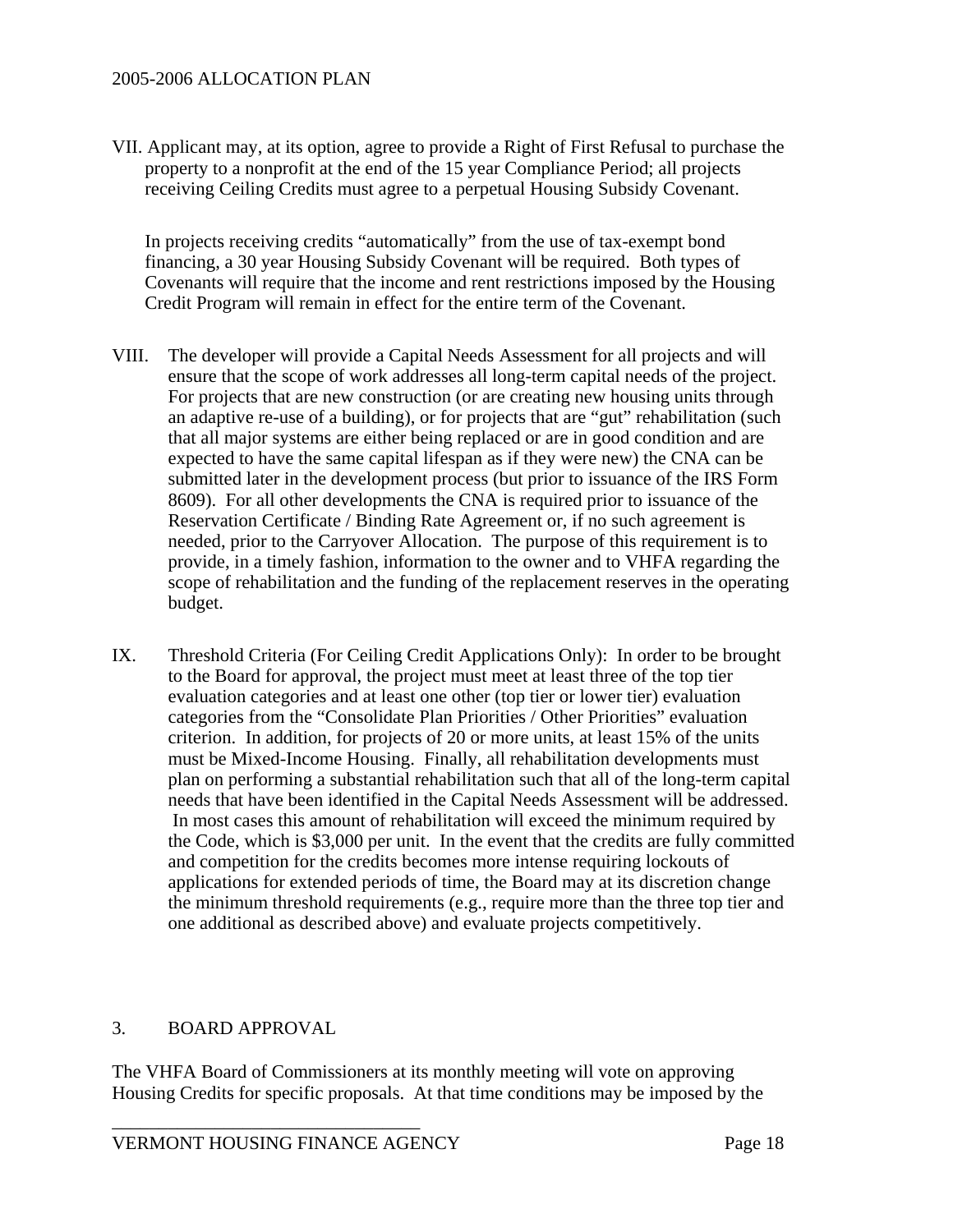Board in addition to conditions that Staff will be requiring. These additional conditions may include, but are not limited to: requiring the sponsor to seek alternative funding sources to those shown in the pro forma; design changes or the addition of other features or amenities; documentation of representations made by the sponsor; changes to the fee structure of optional services, or to the services themselves; changes to the tenant income mix or rent structure; and a requirement that the project be brought back before the VHFA Board after some conditions have been satisfied. A target of up to two years' worth of Ceiling Credits may be committed via Letters of Intent (this amount may be adjusted from time to time by the VHFA Board).

# 4. RESERVATION CERTIFICATE / BINDING RATE AGREEMENT

VHFA staff will issue a Reservation Certificate or a Binding Rate Agreement when certain benchmarks have been met, including any conditions that have been imposed in the VHFA Board Approval and those reflected in the Letter of Intent. Those benchmarks include: submission of a CNA (lesser rehabilitation projects only – see "Application Process – Full Application, Section VIII"); having plans and specifications for construction in a form sufficient to prepare reasonably accurate construction cost estimates; all required local approvals have been obtained and the Act 250 approval process, if required, has been initiated; submission of a fair housing plan suitable to VHFA and evidence that the developer has met with the local provider of services to homeless persons; and, all sources of \$100,000 or greater in the pro forma have issued conditional commitments for funding.

With regard to Reservation Certificate / Binding Rate Agreements, VHFA shall retain authority to revise or retract the Certificate at any time if it is judged infeasible for the developer to meet any of the conditions set forth in the Certificate or if financial information provided by the applicant indicates, in the opinion of VHFA, that a lesser or greater amount of Housing Credits are needed for project feasibility.

# 5. CARRYOVER ALLOCATION

VHFA is authorized to issue Carryover Allocations to certain projects that will not be placed in service by the later of: 1) the end of year in which a reservation is issued, or 2) six months from the date in which the Reservation Certificate / Binding Rate Agreement was issued, so long as a minimum of 10% of the reasonably expected basis (depreciable basis plus land) has been expended by that time. The owner must provide a Cost Certification prior to the issuance of Carryover Allocation. This certification must be accompanied by updated project information including a current pro forma. Staff may also ask for documentation of additional costs.

VHFA reserves the right, as permitted by Section 42 of the Internal Revenue Code, to issue less than the maximum credit allocation otherwise supportable by the project's eligible basis. An allocation of Housing Credits to a project in an amount less than requested may be permitted, with conditions that the gap thereby created be filled by another funding source by a specified date. This reduction will be used only on a very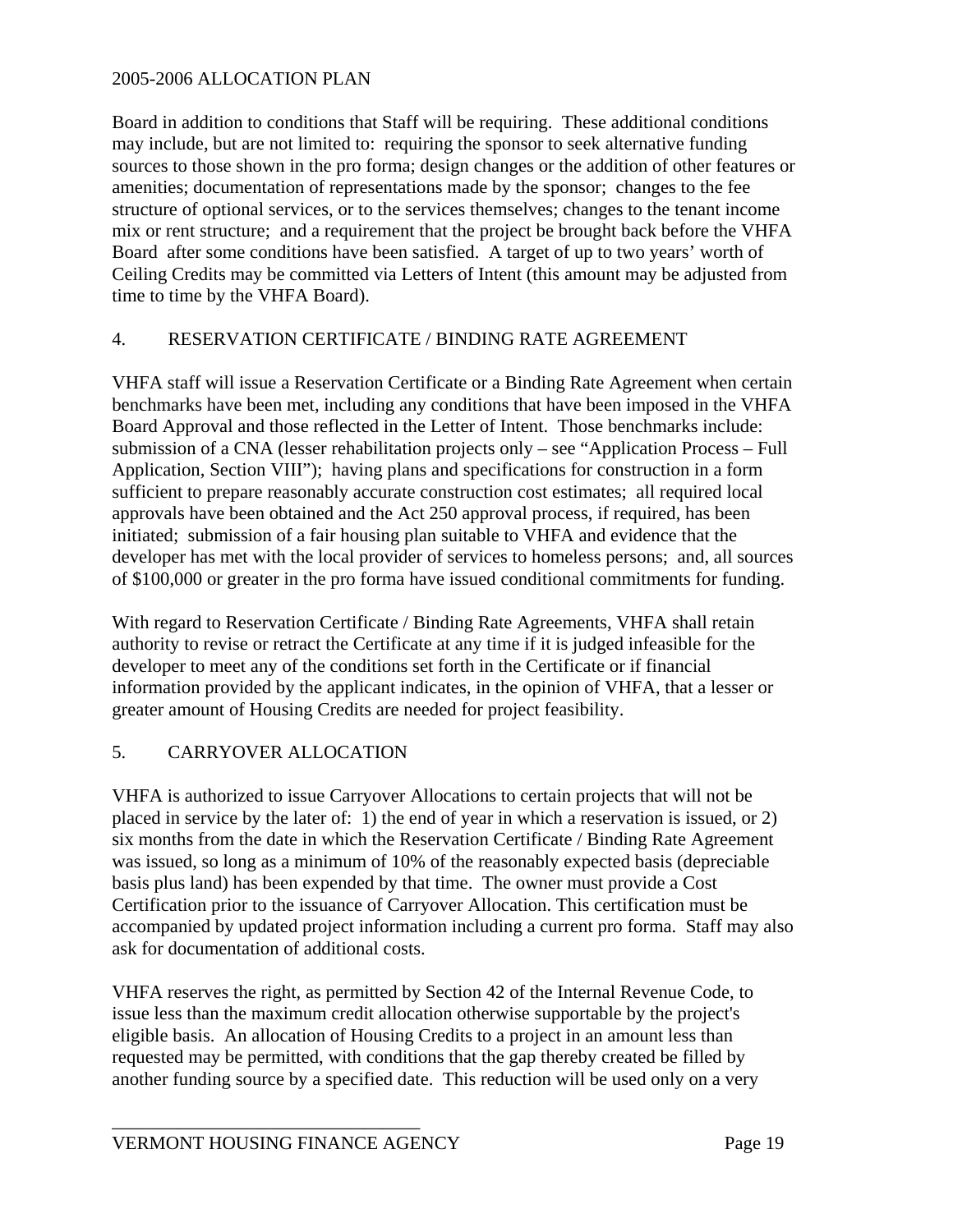limited basis, with the agreement of the applicant and not be applied across the board to every applicant on a pro rata basis. **In all cases,** any funding gap must be filled in time to meet the absolute Carryover Allocation deadline or such earlier Carryover Allocation deadline as staff imposes in the Reservation Certificate / Binding Rate Agreement.

# 6. FINAL TAX CREDIT ALLOCATION (IRS FORM 8609) AND COST **CERTIFICATION**

VHFA requires final Cost Certifications for all projects prior to issuance of IRS form 8609 based on the following guidelines:

- I. For projects of 10 or fewer units, final certification of cost prepared by the owner (which include back-up documentation of costs) will be accepted.
- II. For projects of more than 10 units, the final Cost Certification must be prepared by an independent CPA. If the CPA certification is not possible prior to the end of the calendar year in which the last building is placed in service, VHFA will issue the IRS form 8609 on the basis of an owner's final certification of costs and supporting documentation, but requires the CPA Cost Certification to be submitted as soon thereafter as possible.

CPA-prepared cost certifications are recommended for all projects.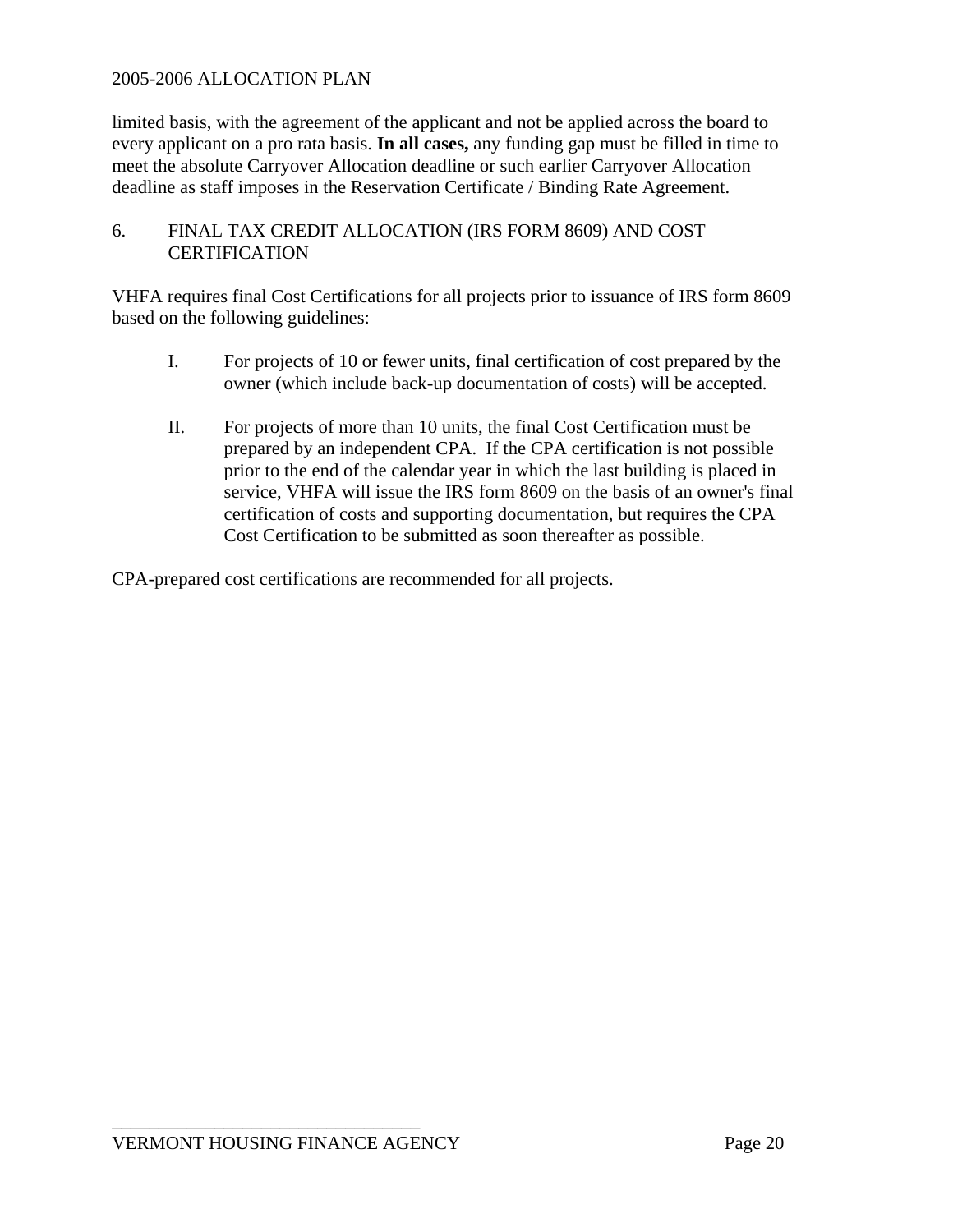### EVALUATION CRITERIA (in order of priority from I through IV)

I. State Consolidated Plan Priorities / Other Priorities (**Note: Within tiers, the factors are not in order of priority. However, the top tier priorities have twice the weight of lower tier priorities**)**:**

Top Tier Priorities:

- a. Project provides rehabilitation, including lead-based paint abatement, accessibility modifications, and energy efficiency upgrades; or infill new construction in housing markets with a vacancy rate of 3.5% or less; or in housing markets where there is insufficient rehabilitatable housing stock or a lack of affordable housing stock.
- b. Project provides family housing, unless local or regional need for another type of housing is demonstrated in the market study to be greater.
- c. Project is planned to maintain the historic settlement pattern of compact village and urban centers separated by rural countryside.
- d. Projects that are in a downtown or a village center, or projects that support downtowns or village centers by virtue of their location (i.e. that are within a reasonable walking distance from the town core) will also qualify for this criterion. **A map outlining the downtown / village center and the location of the project must be included with the application.**
- e. Project proposes the removal of blight.
- f. Any project that incorporates a majority of Special Needs populations and provides service-enriched housing.

#### Second Tier Priorities:

- a. Mixed-Income Housing Developments. To receive acknowledgement for meeting this priority no fewer than 20% of the units in the development must be either unrestricted as to income and rents, or restricted to households above 60% of the area median gross income. This priority applies to developments that consist of 20 or more units on a single site or contiguous sites. For developments of under 20 units, a single unit that is either unrestricted or restricted above 60% is needed for the development to meet this priority.
- b. Projects exhibiting a unique design, such as a creative rehabilitation of a historic structure of statewide significance. For purposes of this priority, "historic structure" refers to properties that are themselves designated as historic by the State Division of Historic Preservation, and not just structures that are located in (or contribute to) a historic district. Development of a project that is universally designed would also meet this priority. Other proposals exhibiting unique design could also meet this priority and will be evaluated on a case-by-case basis.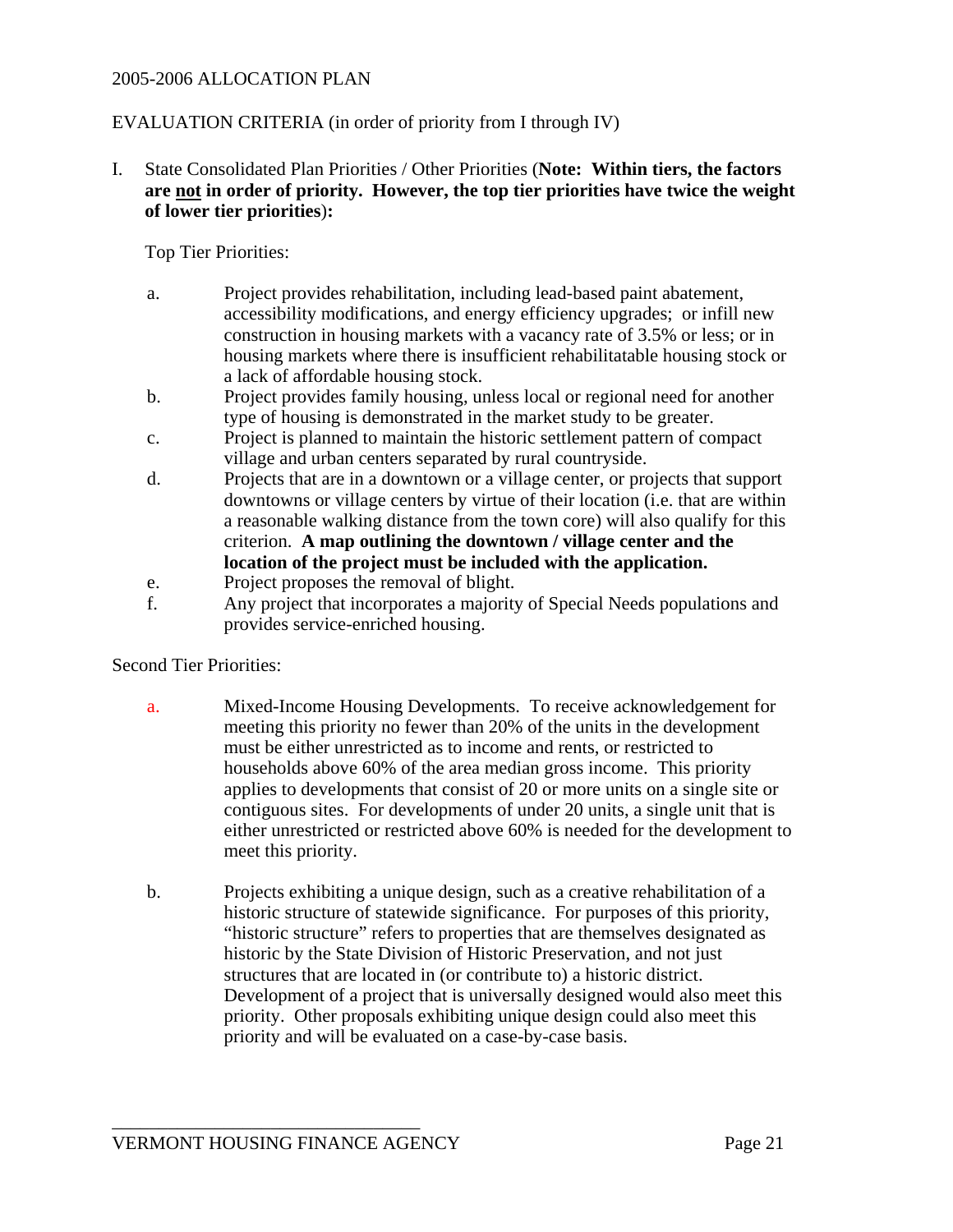- c. Housing affordable to households earning less than or equal to 30% the area median gross income (AMGI) or housing that targets clients of agencies that serve the homeless;
- d. Project that serves families currently on public housing (State or local) waiting lists;
- e. Projects intended for eventual tenant ownership.
- II. Preference must be given among selected projects to proposals serving:
	- a. The lowest income tenants, and
	- b. Qualified tenants for the longest period.
- III. Preference must be given for the acquisition and rehabilitation of existing federally subsidized projects, where the preservation of a project's existing affordability is at risk.
- IV. Geographic targeting: Project is in a market area that has been underserved historically in having its affordable housing needs met. The stock of affordable, assisted housing in the market area will be considered to see if housing of the type proposed is already present in the market area.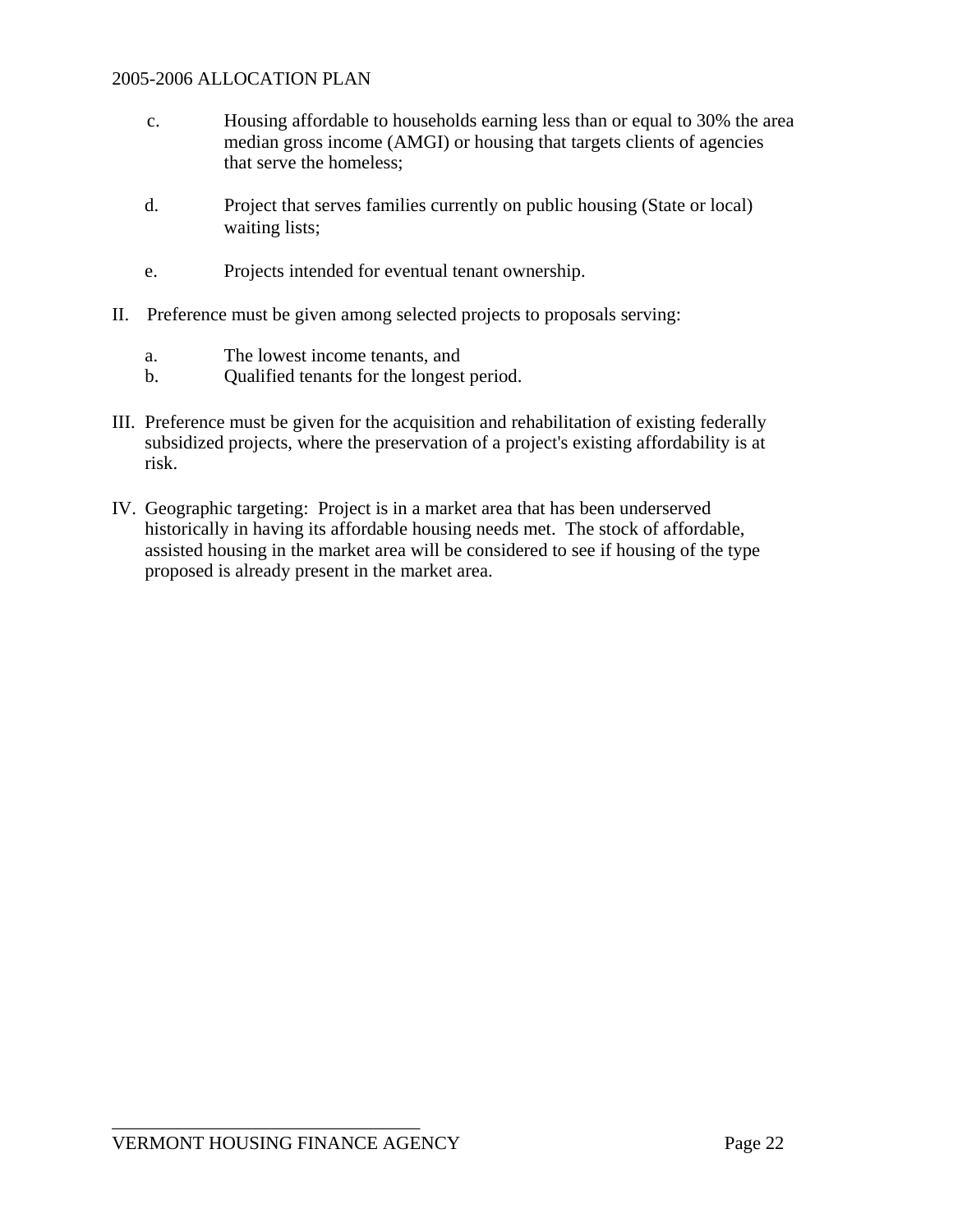#### **COMPLIANCE**

The Budget Reconciliation Act of 1990 adopted by Congress amended Section 42 of the Code to require that state tax credit agencies provide a procedure for monitoring developments for compliance with the requirements of the law and for notifying the IRS of any non-compliance discovered.

In order to implement this responsibility, all Housing Credit recipients will be required to execute and record a Housing Credit Housing Subsidy Covenant (the "Covenant"). The Covenant must be approved by VHFA. The Covenant must be signed by the Owner and sent to the municipality for recording prior to VHFA issuing a Carryover Allocation or IRS Form 8609. The Covenant will, at a minimum, require conditions wherein the developer and the development must continuously comply with Section 42 and other applicable sections of the Code and the Treasury Regulations issued thereunder and will bind any successors' interest for the specified time period. Except for first position amortizing debt, all financing on the development will be subordinate to the Covenant. In the event that a project's funding source requires its own Housing Subsidy Covenant, the provisions of the Housing Credit Housing Subsidy Covenant may be incorporated into such Covenant and the requirement of a separate Housing Credit Housing Subsidy Covenant may be waived by VHFA. In addition, owners are required to provide VHFA with a copy of the IRS Form 8609, with Part II completed by the Owner, for the first year of the Compliance Period.

I. VHFA is required to monitor compliance with the provisions of Section 42 and to notify the Internal Revenue Service of non-compliance and will charge fees to cover costs related to this monitoring. The fee structure is four dollars per Housing Credit unit per month.

 Housing Credit developments are very management intensive and require a thorough understanding of the Section 42 regulations. The owner and/or management agent is required to attend compliance training or document that they have received training prior to lease up.

II. Recordkeeping and Record Retention

 The owner of a Housing Credit eligible development must keep records for each qualified Housing Credit eligible building in the project showing:

- a. The total number of residential rental units in the building, including square footage;
- b. The percentage of residential rental units in the building that are Housing Credit eligible units (square footage fraction or unit fraction);
- c. The rent charged on each residential rental unit in the building, including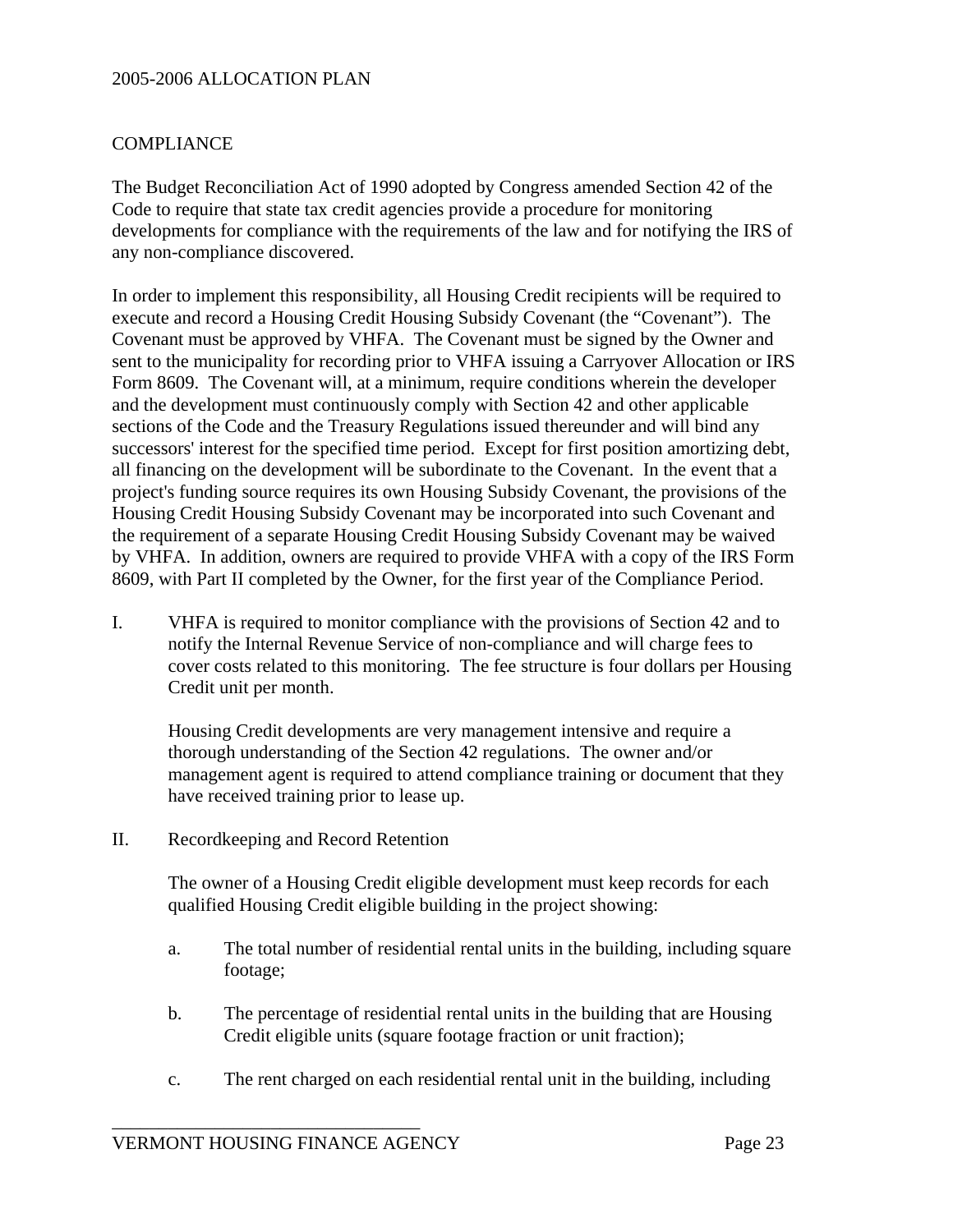utility allowance;

- d. The Housing Credit eligible unit vacancies in the building and the occupancy of the next available units;
- e. The income certification of each Housing Credit eligible tenant;
- f. Documentation to support each Housing Credit eligible tenant's income certification (for example, a copy of the tenant's federal income tax return, W-2 Forms, or verifications of income from third parties such as employers or state agencies paying unemployment compensation; owners should retain the right in their leases to obtain this documentation at any time, even after tenants have moved into the unit); and
- g. The character and use of the nonresidential portion of the building included in the building's eligible basis under Section 42(d) (*e.g.* tenant facilities that are available on a comparable basis to all tenants and for which no separate fee is charged for use of the facilities or facilities reasonably required by the project).

 The owner of a Housing Credit eligible development must retain the records specified in this Section II. for each building in the project for a period of at least 6 years beyond the end of the Compliance Period for each building.

 Annually, the owner must provide a project status report that summarizes the activity of the development. The format of this report is included in the VHFA compliance manual.

III. Certification and Review Procedures

 The Agency will utilize a certification procedure as set forth by the IRS under their final monitoring regulations.

a. Certification Procedure

 Under the certification procedures, the owner of a Housing Credit eligible development is required to certify to the Agency, under penalty of perjury, at least annually, that:

 i. The project meets the requirements of the 20-50 test under Section  $42(g)(1)(A)$  or the 40-60 test under Section  $42(g)(1)(B)$ , according to the election made by the sponsor at the time of the allocation;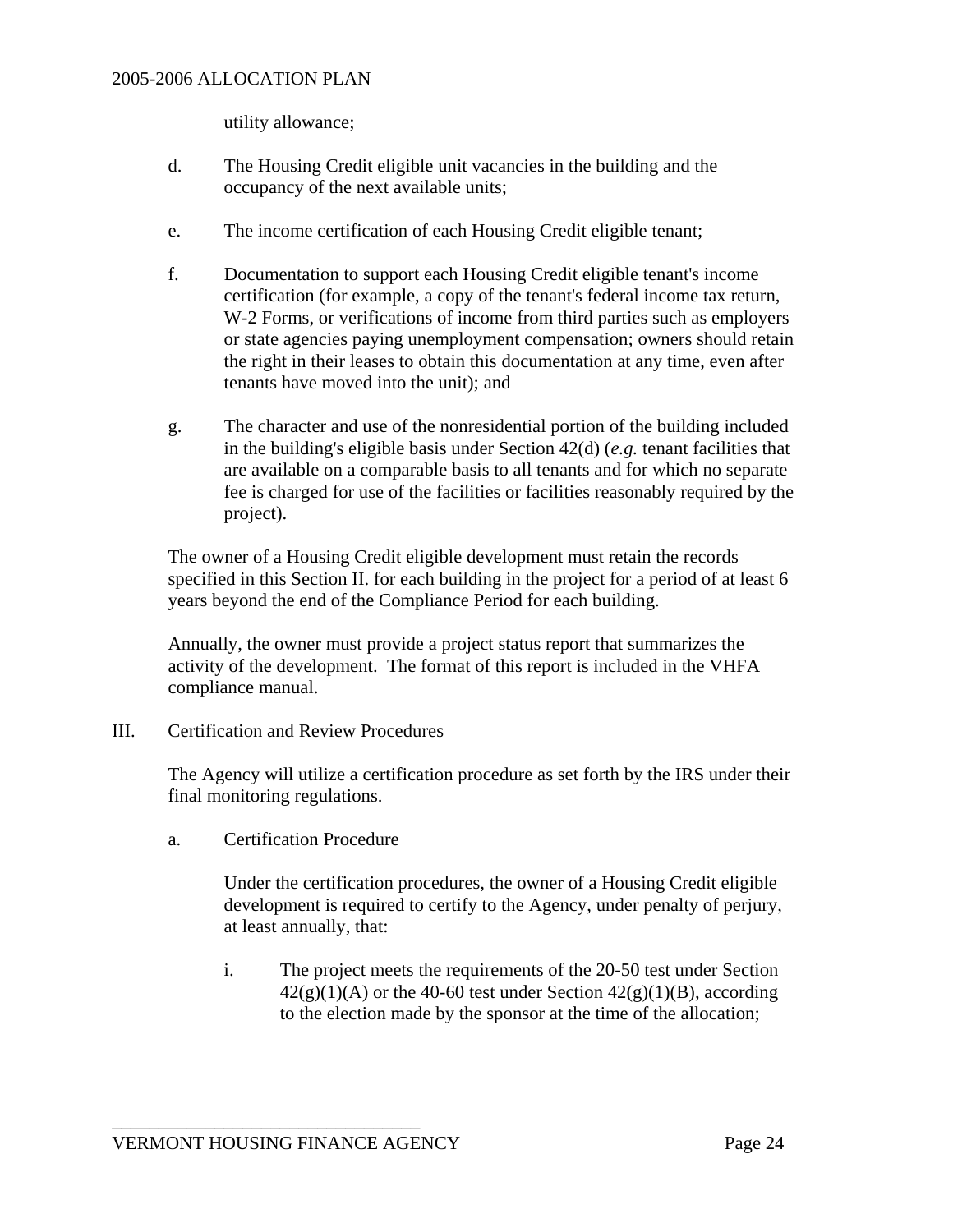- ii. There has been no change in the applicable fraction of any building in the project or, when there has been a change, a description of the change;
- iii. The owner has received an annual income certification from each Housing Credit eligible tenant and documentation to support that certification or, in the case of a tenant receiving Section 8 housing assistance payments, a statement from the appropriate public housing authority declaring that the tenant's income does not exceed the applicable income limit under section  $42(g)$ ;
- iv. Each Housing Credit eligible unit in the project is rent-restricted under Section  $42(g)(2)$ ;
- v. All units in the project are for use by the general public and are used on a non-transient basis;
- vi. No finding of discrimination under the Fair Housing Act, 42 U.S.C 3601-3619, has occurred for this project. A finding of discrimination includes an adverse final decision by the Secretary of Housing and Urban Development (HUD), 24 CRF 180.680, an adverse final decision by a substantially equivalent state or local fair housing agency, 42 U.S.C 3616a(a)(1), or an adverse judgement from a federal court;
- vii. Each building in the project is suitable for occupancy, taking into account local health, safety, and building codes (or other habitability standards), and the state or local government unit responsible for making building code inspections did not issue a report of a violation for any building or low income unit in the project;
- viii. There has been no change in the eligible basis (as defined in Section 42(d)) of any building in the project or, when there has been a change, a description regarding the nature of the change;
- ix. All tenant facilities included in the eligible basis under Section 42(d) of any building in the project (such as swimming pools, other recreational facilities, and parking areas) are provided on a comparable basis without charge to all tenants in the building;
- x. If a Housing Credit eligible unit in the project became vacant during the year, reasonable attempts were or are being made to rent that unit or another available unit of comparable or smaller size to tenants having a qualifying income before any units in the project were or will be rented to tenants not having a qualifying income;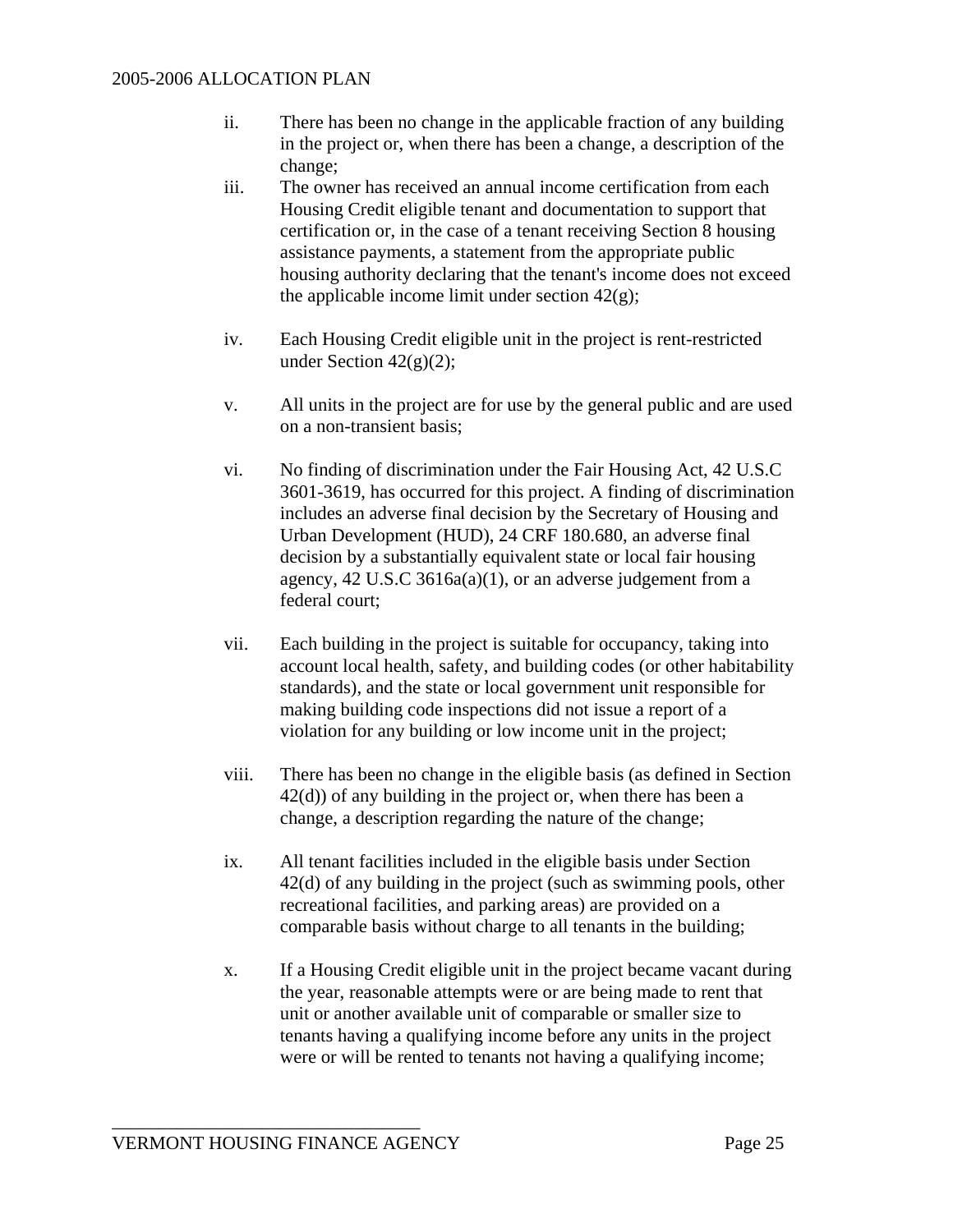- xi. If the income of tenants of a Housing Credit eligible unit in the project increases above the limit allowed in Section  $42(g)(2)(D)(ii)$ the next available unit of comparable or smaller size in the project will be rented to tenants having a qualifying income;
- xii. An extended Low Income Housing Tax Credit commitment (Subsidy Covenant) was in effect , including the requirement under section  $42(h)(6)(B)(iv)$  that an owner cannot refuse to lease a unit in the project to an applicant because the applicant holds a voucher or certificate of eligibility under Section 8 of the United States Housing Act of 1937, 42 U.S.C. 1437s. Owner has not refused to lease a unit to an applicant based solely on their status as a holder of a Section 8 voucher and the project otherwise meets the provisions, including any special provisions, as outlined in the extended low-income housing commitment (not applicable to buildings with tax credits from years 1987-1989);
- xiii. The owner received its Housing Credit allocation from the portion of the state ceiling set-aside for a project involving "qualified nonprofit organizations" under Section 42(h)(5) of the code and its nonprofit entity materially participated in the operation of the development within the meaning of Section 469(h) of the Code;
- xiv. There has been no change in the ownership or management of the project.
- b. Review Procedure

 Under the review procedure, the Agency will review at least twenty percent (20%) of Housing Credit files at least once every three years, starting the first year the credits are claimed.

c. Exception for Certain Buildings

 The review procedure outlined above may not apply to the following types of Housing Credit eligible buildings, which are subject to other monitoring programs:

- i. Buildings financed by the Rural Development (RD) under its section 515 program; and
- ii. Buildings in which 50 percent or more of the aggregate basis (taking into account the building and the land) is financed with the proceeds of obligations the interest on which is exempt from tax under section 103 of the Internal Revenue Code.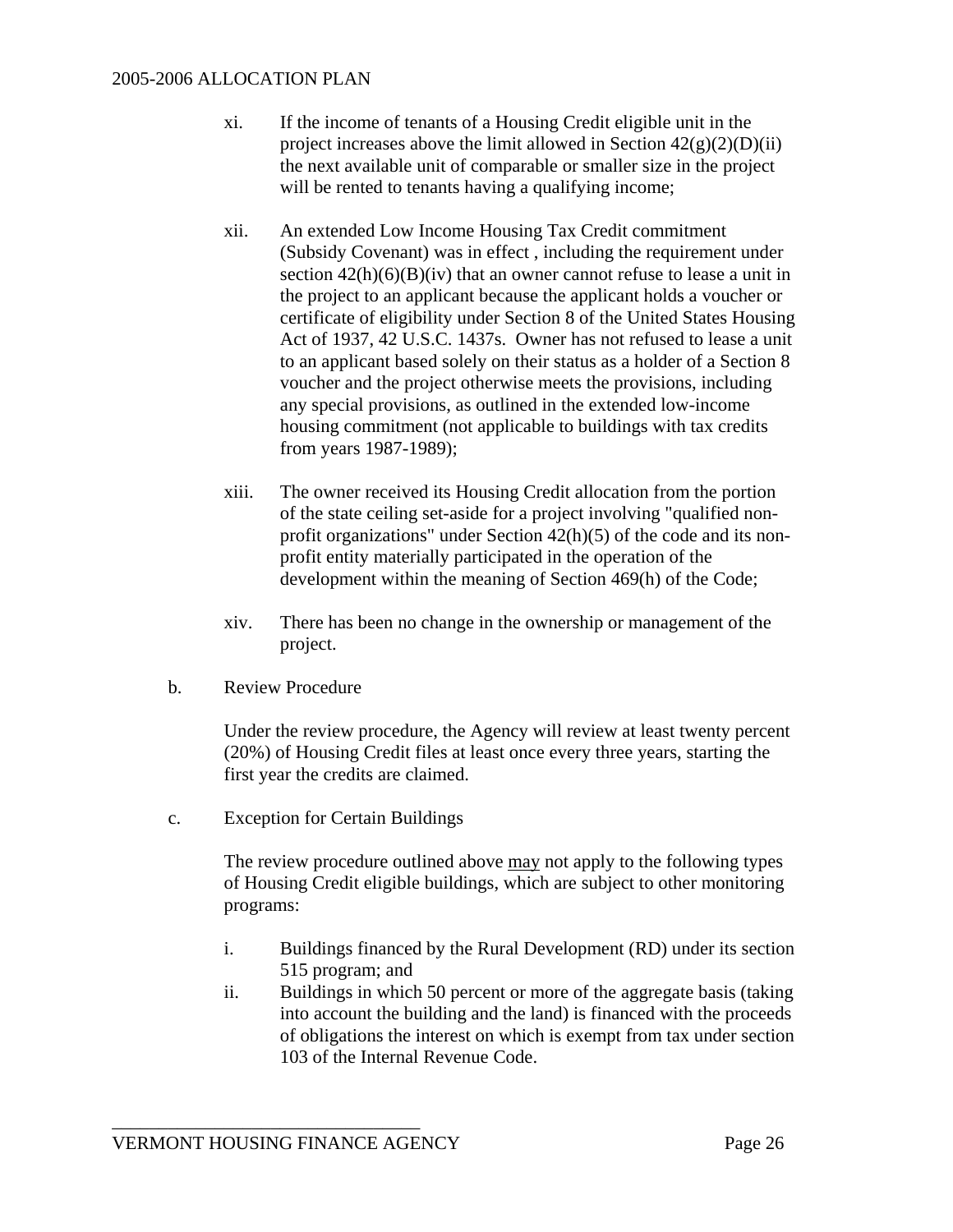iii. The certifications required under paragraph a. of this Section III. (Certifications and Review Procedures) must be made at least annually through the end of the 15-year compliance period under Section  $42(i)(1)$  and be under penalty of perjury.

#### IV. Auditing Procedure

 The Agency has the right to perform an audit of any eligible Housing Credit development at least through the end of the Compliance Period of the buildings in the project. An audit includes a physical inspection of any building or buildings in the project, as well as a review of the records described in Section II. The audit may be performed in addition to any inspection of income certifications and documentation under the review procedure. The Treasury require the Agency to conduct an initial physical inspection by the end of the second calendar year following the year the last building in the project is placed in service. The physical inspection is performed every three years.

#### V. Notification of Non-Compliance

- a. If the Agency does not receive the certification described in paragraph a. of Section III. or discovers upon audit, inspection, review, or in some other manner that the project is not in compliance with the provisions of Section 42, the Agency will provide prompt written notice to the owner of the project.
- b. The Agency will file Form 8823, Low-Income Housing Credit Agencies Report of Non-Compliance, with the Internal Revenue Service no later than 45 days after the end of the correction period described in paragraph c. of this section, whether or not the non-compliance or failure to certify is corrected. The Agency must explain on Form 8823 the nature of the noncompliance or failure to certify and indicate whether the owner has corrected the non-compliance or failure to certify.
	- c. The correction period shall be a period of up to 90 days from the date of the notice to the owner under paragraph a. of this section and, during that period, the owner must supply any missing certifications and bring the project into compliance with the requirements of Section 42. For good cause shown, the Agency may extend the correction period for up to six months.

# VI. Delegation of Authority

 The Agency may retain an agent or other private contractor to perform compliance monitoring. VHFA will retain the responsibility to notify the Internal Revenue Service under paragraph b. of Section V. (above).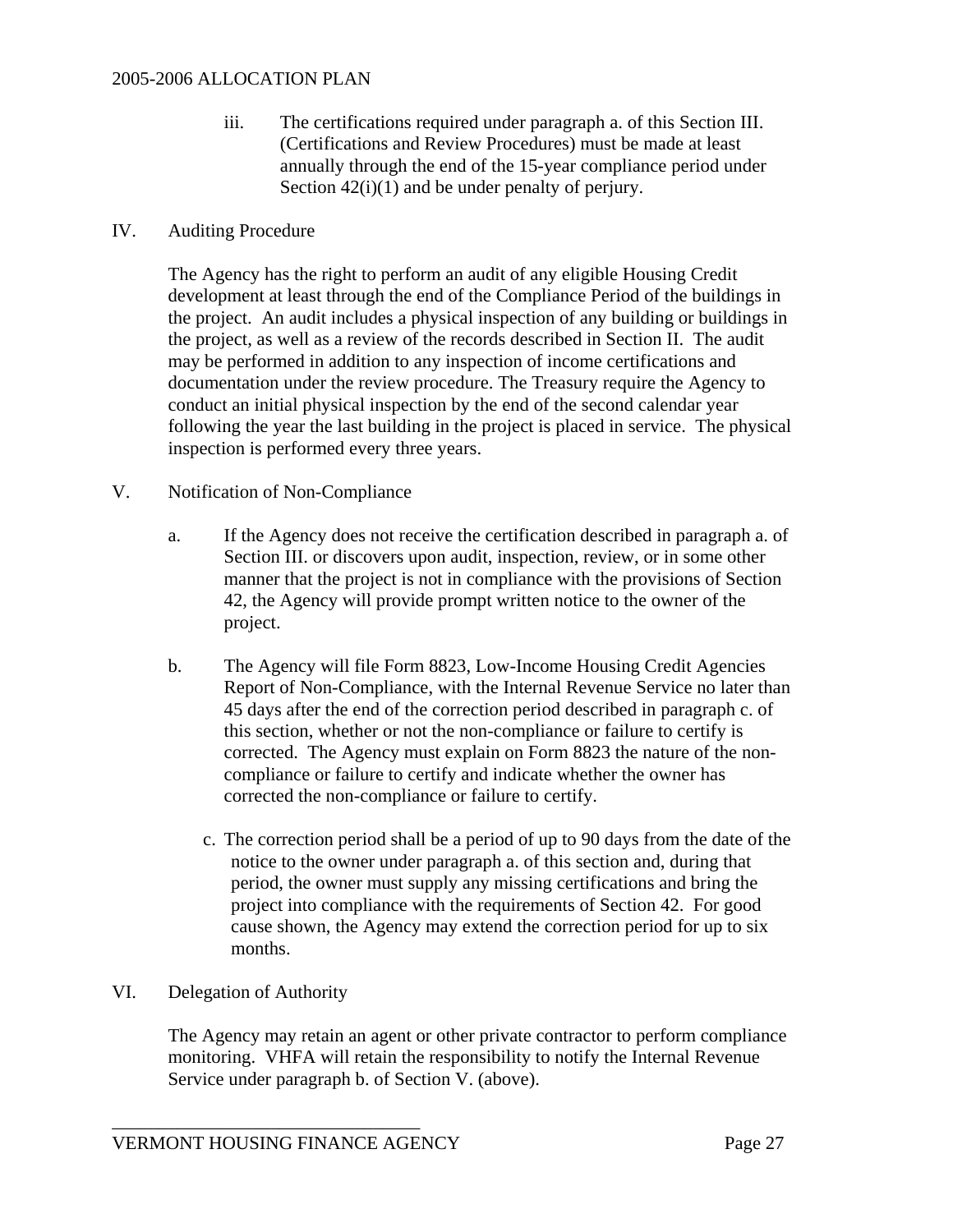#### VII. Liability

 Compliance with the requirements of Section 42 is the responsibility of the owner of the building for which the Housing Credits are allocated. The Agency's obligation to monitor for compliance does not make the Agency liable for an owner's non-compliance.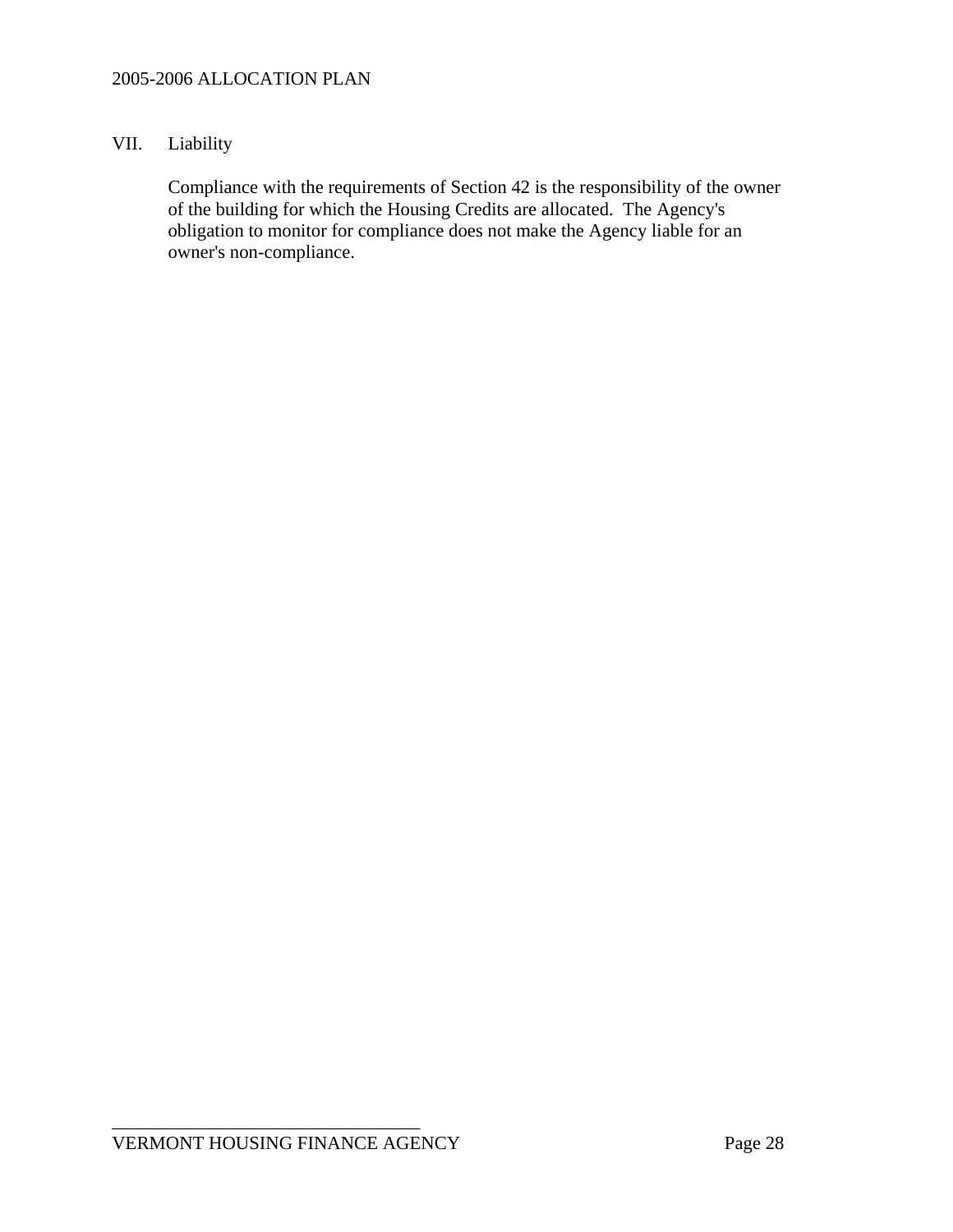#### DISCLAIMERS

VHFA is charged with issuing no more Housing Credits to any given development than are required to make that development economically feasible. This decision shall be made solely at the discretion of VHFA, but VHFA in no way represents or warrants to any sponsor, investor, lender or others that the project is in fact feasible or viable, either before or after the final allocation decision.

VHFA's review of documents submitted in connection with any Housing Credit allocation is for its own purposes. VHFA makes no representations to the owner or anyone else as to compliance with the Internal Revenue Code, Treasury regulations, or any other laws or regulations governing the Housing Credit program.

No member, officer, agent or employee of VHFA, or the Joint Committee on Tax Credits shall be personally liable concerning any matters arising out of, or in relation to, the allocation, issuance, or compliance monitoring of the Housing Credit.

VHFA may enter into binding commitments to allocate Housing Credits from a future year's Housing Credit ceiling. In addition, VHFA is under no obligation to necessarily reserve or allocate any part of Vermont's Housing Credit ceiling.

The VHFA Board of Commissioners may, at its sole discretion, reserve or allocate credits to a project regardless of its rank or score, provided the Board finds that the project serves a positive community development need or the public good. A written explanation will be made available to the general public for any allocation of a housing credit dollar amount which is not made in accordance with established priorities and selection criteria of the Allocating Agency.

The final decision regarding reservations and allocations of credits lies with the VHFA Board of Commissioners. The VHFA Board will consider recommendations of staff and its own experience and interpretation of the Plan in making the final reservation or allocation decision.